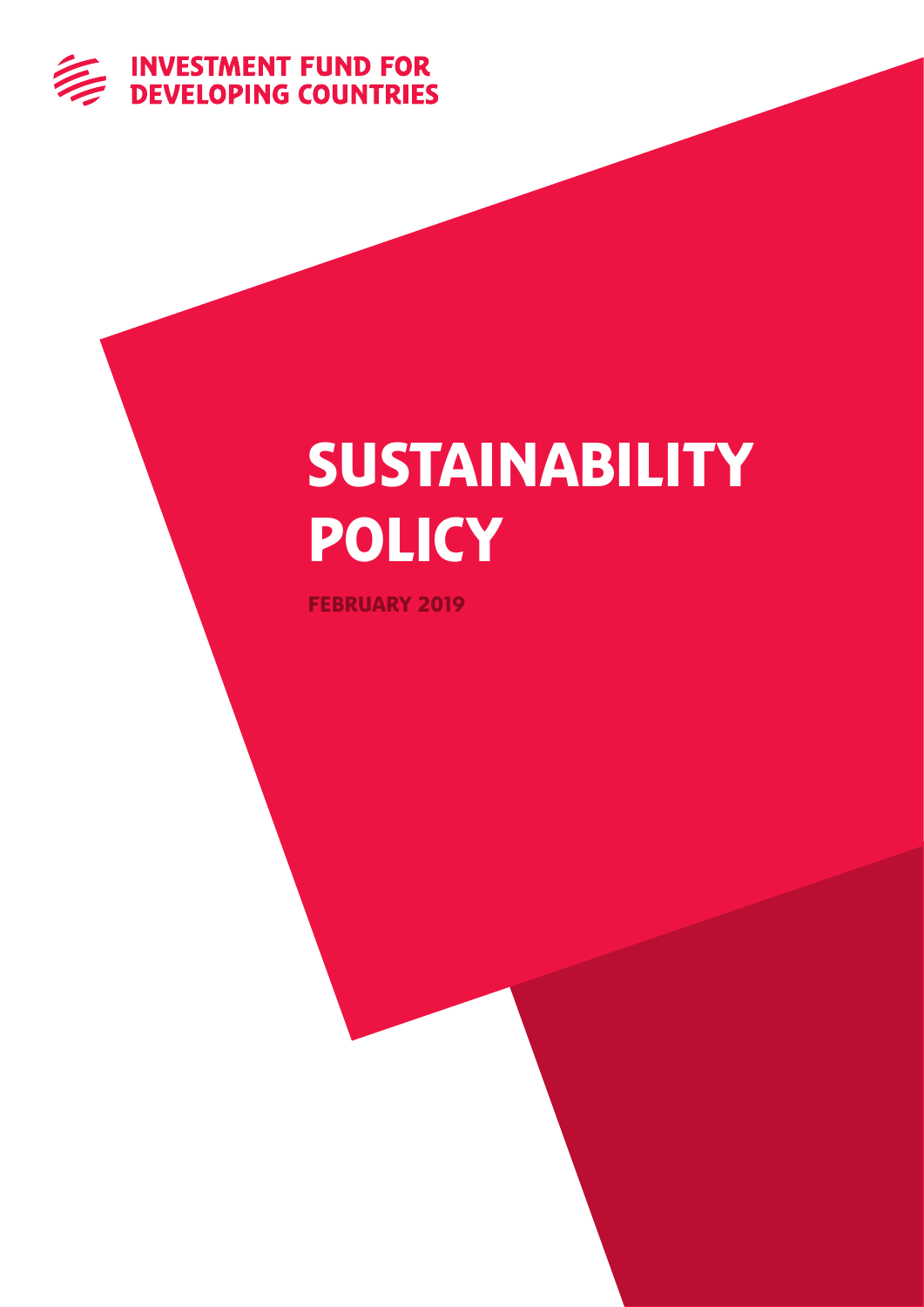# LIST OF CONTENT

| 1. Introduction                                      | 3  |
|------------------------------------------------------|----|
| 2. Purpose and scope                                 | 3  |
| 3. Thematic sustainability commitments               | 5  |
| 4. Operational implementation - investment process   | 8  |
| 5. Operational implementation - IFU's own operations | 10 |
| 6. Approval and revisions                            | 12 |

# ANNEXES

| <b>Annex A:</b> Sustainability requirements for direct investments      | 13 |
|-------------------------------------------------------------------------|----|
| <b>Annex B:</b> Sustainability requirements for funds                   | 14 |
| <b>Annex C:</b> Sustainability requirements for financial institutions  | 15 |
| <b>Annex D:</b> Sustainability requirements for Danida Business Finance | 16 |
| <b>Annex E:</b> Exclusion list                                          | 17 |
| <b>Annex F:</b> Supporting documents                                    | 18 |
| Applicable international framework for sustainability                   | 19 |
| International principles, guidelines and standards that IFU             |    |
| has signed, adopted or acceded to                                       | 21 |
| <b>Annex I:</b> Abbreviations used                                      | 22 |
|                                                                         |    |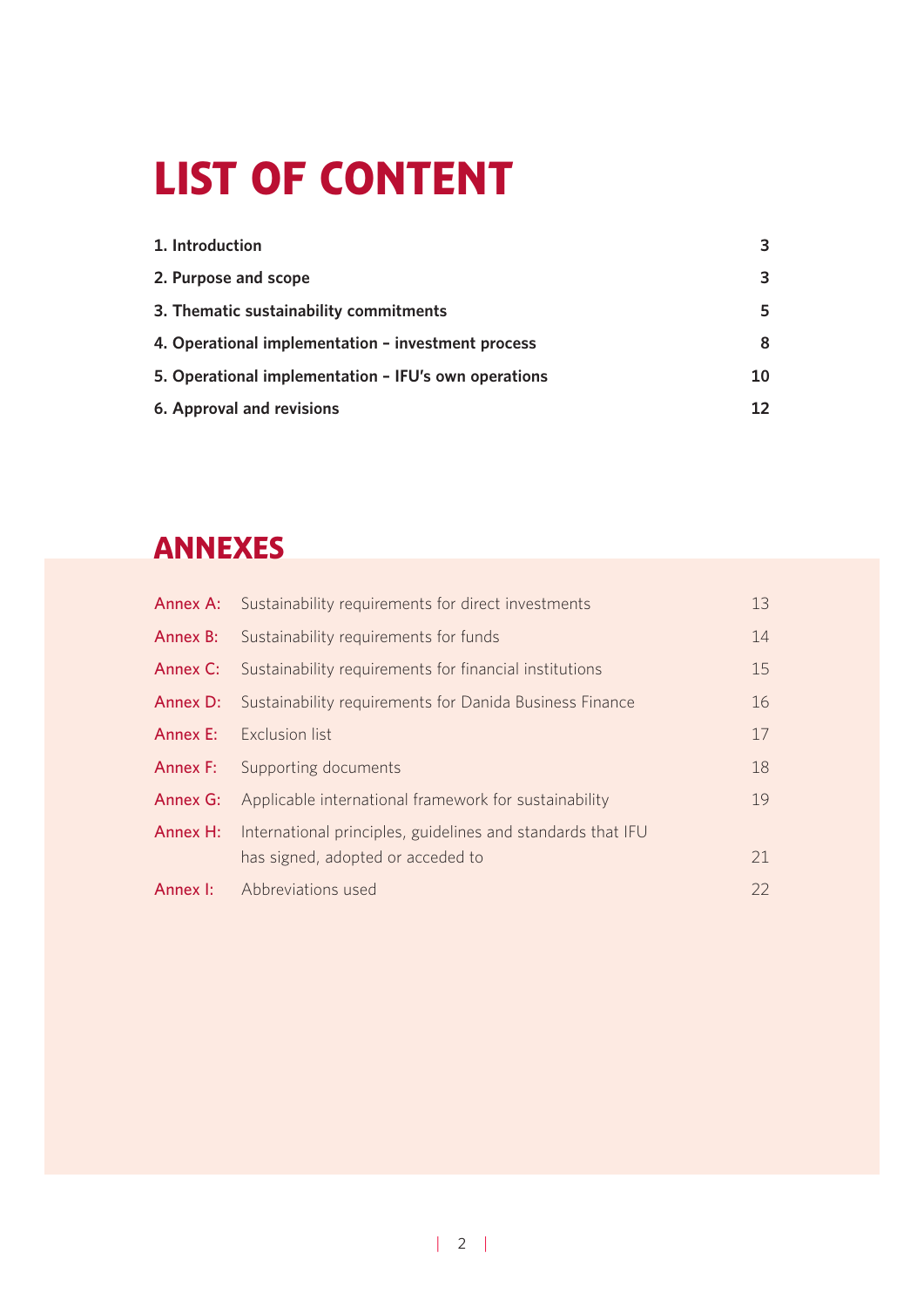## **1. Introduction**

IFU is a development finance institution providing equity, loans and guarantees on commercial terms to private sector investments in developing countries and emerging markets. IFU's objective is to promote investments which support sustainable development in its three dimensions – economic, social and environmental – in a balanced and integrated manner in developing countries and contribute to the realisation of the UN Sustainable Development Goals (SDGs)<sup>1.</sup>

IFU, the Danish SDG Investment Fund and the other IFU managed funds strive to contribute to the achievement of the SDGs by participating in relevant, inclusive and sustainable investments through the mobilization of Danish and foreign public and private capital, technology and knowhow based on international standards for responsible business conduct.

IFU's dual purpose is to generate measurable, beneficial development impacts alongside financial returns, realising that long-term investment returns are prerequisites for creating continued development. IFU believes that responsible business conduct adds value to investments and generates development impacts. This includes, but is not limited to, creation of decent work opportunities, access to affordable and sustainable energy, reduction in greenhouse gas emissions, resilient infrastructure, local tax contribution, sustainable consumption and production, gender equality and health, community health and food security.

As sustainability is an evolving agenda, this policy has been prepared in consultation with peers, the private sector, government and civil society, and IFU continuously wishes to learn about and adopt high standards and good practices in order to strengthen capacity and improve due diligence, monitoring and development impact.

## **2. Purpose and scope**

This Sustainability Policy sets out IFU's commitment to invest in sustainable development and outlines the sustainability and responsible business conduct requirements that apply to IFU itself, IFU managed funds, IFU's direct investments in the form of equity and loans to project companies, as well as investments in private equity funds, financial institutions and other financial intermediaries.

Sustainability and responsible business conduct concern Environmental, Social and Governance issues (ESG) as well as development impacts. This Sustainability Policy is the overarching policy for the ESG issues, which in some areas, like climate change, is supplemented by thematic policies (see Annex F for the structure of IFU's policies). Where appropriate in this policy, reference is made and links are provided to such supporting policies.

IFU's commitments related to sustainable economic development form an integral part of IFU's Investment Strategy and the Investment Policy of the Danish SDG Investment Fund.

In addition to such overall policies, IFU implements its policies using various internal guidelines and tools for investment professionals as well as handbooks for investment partners. Annexes A-E outline specific requirements that apply to the different types of investments. These requirements are conveyed to the project sponsor and inserted in legally binding agreements. In some cases, for instance syndication with other DFIs, IFU may opt to use other formats covering in scope and contents the same type of sustainability requirements.

It is IFU's experience that high standards within sustainability and ESG are prerequisites for continuous positive returns and long-term business success. Investments in developing countries are challenged by volatility, uncertainty, complexity and ambiguity, and this calls for due diligence in relation to ESG issues. Effective due diligence of sustainability issues reduces risks to workers, the environment, local communities and other stakeholders, improves impact and

1) In agreement with the 2030 Agenda for Sustainable Development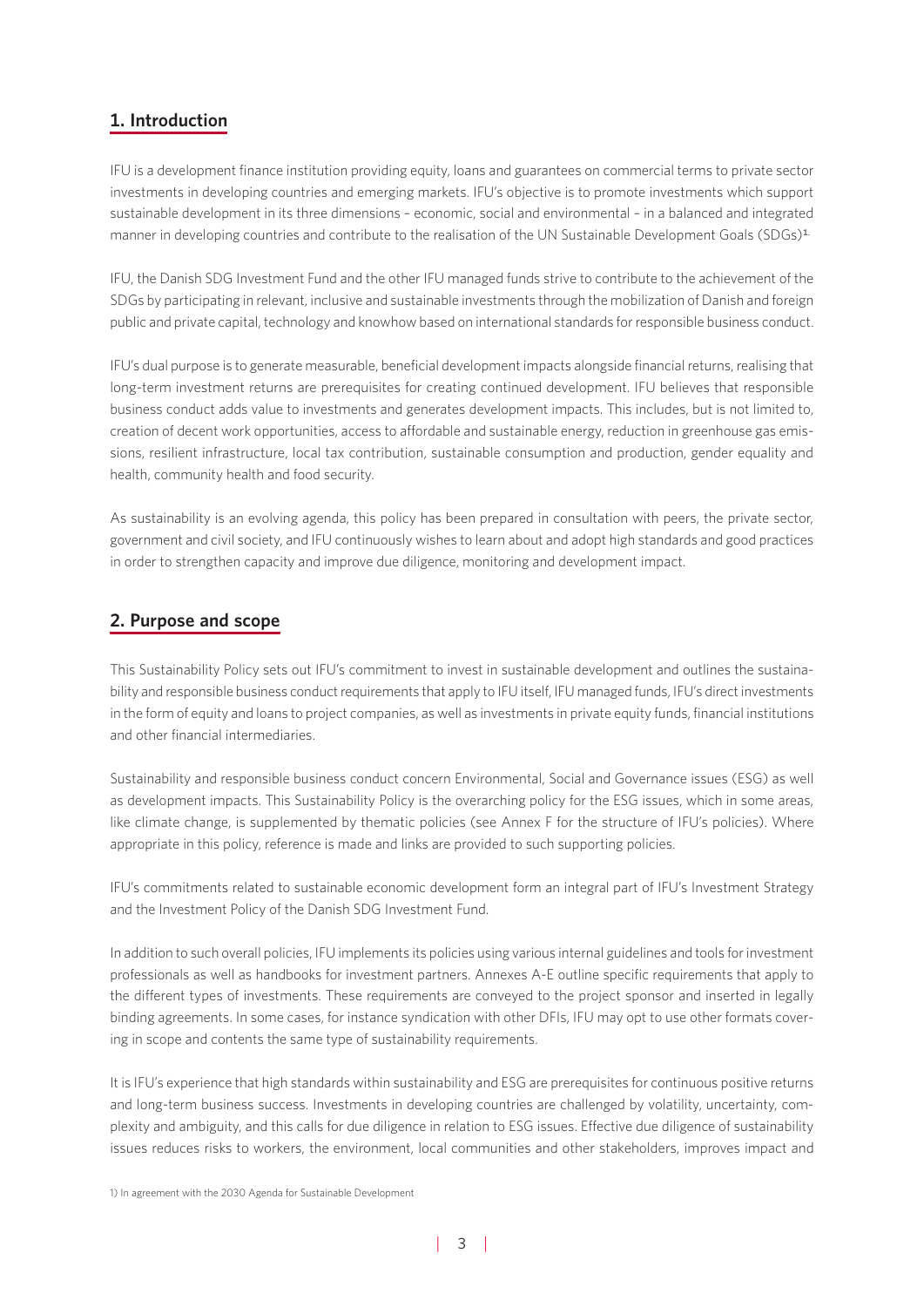provides business benefits like access to markets, reduced staff turnover, cost efficiency in production and improved stakeholder relations.

## **2.1 International commitments to development**

- The international development agenda, Agenda 2030, and its three core components:
- the Sustainable Development Goals (2015),
- the UNFCCC Paris Declaration (2015) and
- the Addis Ababa Action Agenda on Finance for Development (2015)

form the international development policy framework for IFU's investments.

The Danish Government – IFU's owner – is committed to the Agenda 2030 through its 2017 development policy "The World 2030" and its SDG action plan. Over the years, the Danish Government has signed up to and ratified all relevant internationally agreed UN, ILO and OECD conventions, declarations, agreements and principles for sustainable development. IFU commits to adhering to the same.

Since 2017, the UN Guiding Principles on Business and Human Rights (UNGP) have been part of the legal basis for IFU's operations, cf. section 9 of the Danish Act on International Development Co-operation.

The Sustainable Development Goals (SDGs) define global sustainable development priorities and aspirations for 2030. IFU applies the SDGs as an overarching framework to shape, manage and communicate our contribution to sustainable development. That implies maximising positive impacts on people, planet and profit and thereby contributing to prosperity and preventing and minimising adverse impacts.

Furthermore, IFU in its investment strategy and individual investment decisions takes into account the effects of its investments on the goals expressed in the Rio Declaration on Environment and Development, the Paris Agreement on Climate Change and the UN Convention Against Corruption.

In 2009, IFU signed up to the principles of the UN Global Compact, which outline the fundamental responsibilities of business in the areas of human rights, labour, environment and anti-corruption. In 2019, IFU will sign up to the UN Principles for Responsible Investment (UNPRI) and the Equator Principles and Climate Action in Financial Institutions.

## **2.2 Danish, host country and international obligations for benchmarking**

IFU is domiciled in Denmark and subject to Danish law. With regards to sustainability, IFU will adhere to the Danish guidelines on responsible business conduct (Erhvervsstyrelsen 2018) and the OECD Guidelines for Multinational Enterprises (2011), including the two sub-set publications; Responsible Business Conduct for Institutional Investors (2017) and Due Diligence Guidance for Responsible Business Conduct (2018), see also annex G.

In countries where IFU invests, IFU requires project companies to follow international standards and principles in addition to complying with national regulations. IFU considers local national policies and priorities when relevant to the specific investment. In order to operationalize the management of ESG impacts in accordance with international principles, the primary standards that guide the scoping of IFU's due diligence and monitoring of investments are:

- the IFC Environmental and Social Performance Standards (2012)
- the World Bank Group General and Sector-specific Environmental Health and Safety Guidelines (2007 and later amendments), respectively
- the UN Guiding Principles on Business and Human Rights (2011)
- the 10 principles of the UN Global Compact (1999)
- the UN Convention against Corruption (2010) and OECD's Convention on Combating Bribery (1997)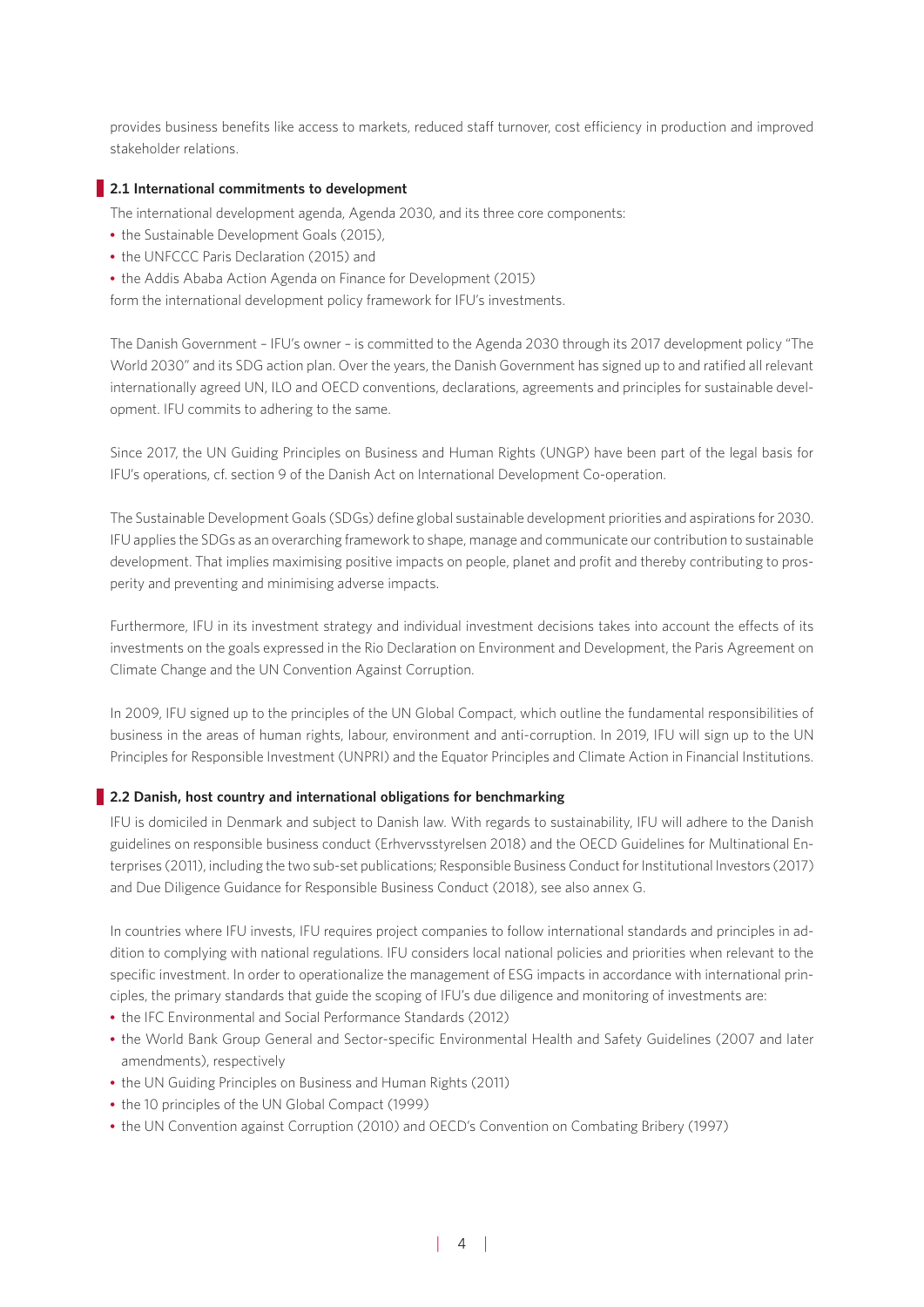## **3. Thematic sustainability commitments**

Sustainability being an integral part of IFU's investment strategy, IFU is committed to contributing to social, environmental and economic sustainable development, including the UN Sustainable Development Goals (SDGs).

Aligned with the UNGP and the OECD Guidelines for Multinational Enterprises, IFU will furthermore identify, prevent and mitigate potential adverse impacts related to environmental, social and governance impacts that IFU may cause or contribute to, or to which IFU is directly linked through investments and other business relationships.

Where adverse impacts are identified, IFU will use its leverage to address and mitigate such adverse impacts.

IFU is committed to ensuring that Environmental, Social and Governance issues in investments are aligned with international standards (as listed in Annex G) where these go beyond regulation in host countries and where these standards may improve operational excellence of the companies. This includes finding innovative solutions using IFU's leverage as an investor.

In the following, the ESG issues highlighted are those that IFU considers particularly relevant in order for investments to be contributing to the SDGs.

## **3.1 Environmental sustainability**

#### **Reduce contribution to climate change**

IFU aims to conduct its business so that it is aligned with the international targets agreed on climate, including contributions to reducing the increase in temperature. IFU is committed to ensuring that the management of its business and investments is in line with applicable international conventions, declarations and agreements related to climate change, including the UNFCCC Paris Declaration (2015).

By this commitment, IFU recognizes that climate change is a short-term threat hampering poverty reduction and sustainable development in many parts of the developing world, affecting livelihoods, private sector development and economic growth. Hence, climate change is impacting several of the SDGs individually and in combination.

IFU works proactively to promote low carbon aspects of projects. This is done e.g. through specific renewable energy projects, energy efficiency projects and as components of large infrastructure projects. IFU works proactively to promote the commitment by aiming for one third of the Danish SDG Investment Fund to be invested in renewable energy projects.

For other projects, IFU is committed to addressing in its due diligence less carbon-intensive options to be assessed in order to incorporate these factors into the business strategies of its investment companies.

Further information about IFU's position on climate change-related investments is outlined in IFU's climate policy, which will be made available on IFU's website.

#### **Prevent and minimise pollution and protect nature**

IFU is committed to supporting and promoting a preventive and precautionary approach to environmental challenges in accordance with the Rio Declaration on Environment and Development and to conduct environmental and social due diligence and monitoring to guide IFU's investments. IFU strives to protect biodiversity and invest in sustainable and resilient agriculture and forestry.

By continuously focusing on preventing and minimising adverse impacts on the environment and nature related to its investments, IFU works to ensure that local stakeholders are not exposed to unhealthy environments, and that they have access to and benefit from biodiversity and ecosystem services.

| 5|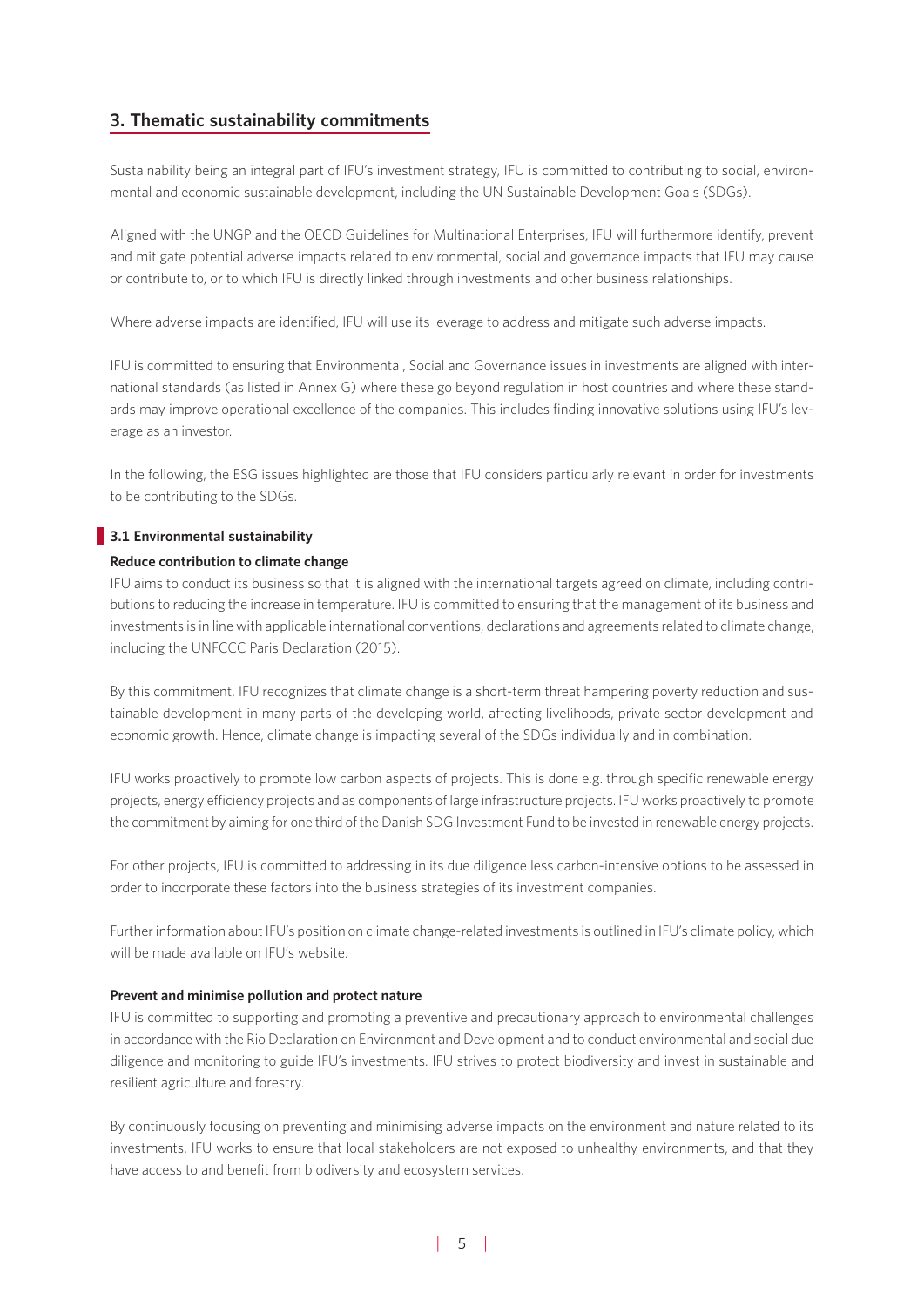#### **Ensure animal welfare**

IFU is committed to setting high animal welfare standards and using Danish rules and regulations as a comparative benchmark for (but not limited to) good management practice, physical environment, veterinary practice and the use of medicine, transport and slaughtering.

Guidance from the principles referred to as the Five Freedoms of Animal Welfare and the Terrestrial Animal Health Code of the World Organisation for Animal Health (OIE) is implemented in IFU's investment process. This means that animals (e.g. pigs, cattle, sheep and poultry) used in food production and for other commercial purposes and testing should be housed, fed, watered and looked after in consideration of their physiological and behavioural needs and protected against pain, suffering, fear, distress, injury or disease in the best possible manner.

Further information about IFU's position on animal welfare is outlined in a specific policy available on IFU's website.

#### **3.2 Social sustainability**

## **Respect and support human rights**

IFU is committed to respecting human rights and is subject to the UNGP according to Danish law.

The Office of the United Nations High Commissioner for Human Rights defines human rights as the rights inherent to all human beings, whatever their nationality, place of residence, sex, national or ethnic origin, colour, religion, language, or other status. All human beings are equally entitled to human rights without discrimination. These human rights are described in the International Bill of Human Rights. Additional human rights treaties define these rights in greater detail with respect to particular groups of people or circumstances.

IFU respects internationally recognized human rights and takes measures to avoid supporting activities that may cause, contribute or are directly linked to human rights abuses. This means that all internationally recognized human rights are considered potentially relevant to IFU's activities.

In line with the UNGP, IFU maintains a grievance mechanism for handling complaints where IFU's project companies may have caused or contributed to adverse impacts on human rights or been directly linked to activities causing or contributing to adverse impacts on human rights. Where IFU has caused or contributed to adverse impacts of human rights, IFU will provide access to remedy.

Further information about our position on implementation of the UNGP can be found in a specific human rights policy, which will be made available on IFU's website.

#### **Support and promote decent work**

IFU is committed to supporting and promoting decent work, and all IFU's investments must adhere to core ILO conventions on child labour, forced labour, non-discrimination and freedom of association. Furthermore, IFU's requirements for decent work cover working conditions and terms of employment, collective dismissals, gender equality, privacy, occupational health and safety, grievance mechanisms and worker accommodation.

The pursuit of economic growth through job creation and income generation should be accompanied by protecting the fundamental rights of workers. For any business, the workforce is a valuable asset, and a sound worker-management relationship is crucial to the sustainability of a business.

#### **Prevent land grabbing and ensure human rights related to involuntary resettlement and livelihood restoration**

IFU is committed to preventing land grabbing and securing human rights related to involuntary resettlement and livelihood restoration by ensuring that its investments adhere to IFC Performance Standards.

| 6|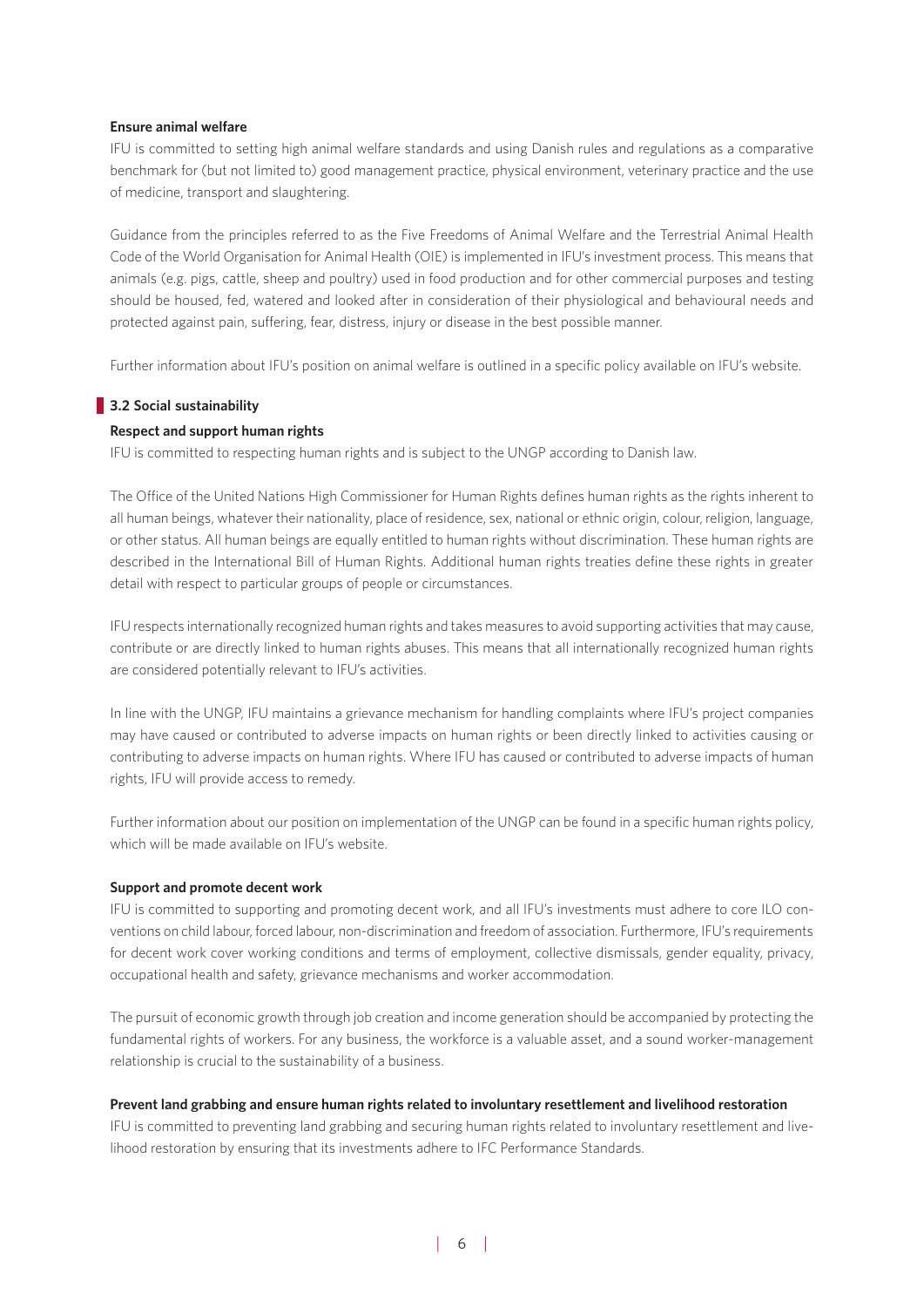The avoidance of land grabbing and securing human rights in relation to involuntary resettlement and livelihood restoration are considered important to support the ability of people and families to be able to sustain their living conditions and provide the basis for local business and markets.

## **Ensure informed consultation, participation and inclusiveness**

IFU is committed to ensuring that local stakeholders affected by its investments are consulted on an informed and participatory basis that promotes inclusiveness. IFU pays special attention to vulnerable groups, such as elderly or disabled community members.

Specifically, where indigenous peoples are potentially affected by projects, IFU is - in line with IFC Performance Standards – committed to ensuring that the process of Informed Consultation and Participation meets the principles of Free, Prior and Informed Consent (FPIC).

IFU recognizes the importance of informed consultation and participation to ensure the respect for human rights. In addition, an informed and participatory consultation process can strengthen the basis for sustaining development effects in terms of improved transfer of knowledge and technology as well as for developing local capabilities and capacities.

Hereby, IFU contributes to the implementation of pillar 3 in 'The World 2030' of the Danish Ministry of Foreign Affairs (2017): Inclusive, sustainable growth and development.

#### **Improve and promote gender equality and health**

IFU is committed to improving gender equality in the private sector in developing countries when mobilizing capital and investing in projects. This will help advance women as entrepreneurs, business leaders, employees and consumers and enhance their economic empowerment. Furthermore, IFU will support and motivate investment companies to address and demonstrate a commitment to empowerment of women through issues related to leadership, pay equity, workplace benefits and professional development, workforce participation, workplace environment, including women's health and sexual and reproductive health.

The unequal treatment of women in the global economy is recognized as an important human rights challenge and, if managed, holding a significant positive potential for sustainable development. IFU seeks to integrate "gender smart" decision-making into its investment processes and to demonstrate that investing with a gender lens can reap business returns in addition to social returns. Further information about IFU's position on gender equality and health is outlined in a specific policy, which will be made available on IFU's website.

## **3.3 Governance**

#### **Uphold and promote good corporate governance**

IFU is committed to the global Corporate Governance Development Framework (CGDF). The importance of good corporate governance to the success of individual enterprises and the sound development of the private sector economy is today well-established. IFU's experience as an active participant in the CGDF and in the governance of IFU's investments demonstrates that careful and continuous attention to governance is essential to achieve IFU's financial, sustainability and developmental goals.

IFU upholds high corporate governance standards in its own operations and promotes continuous improvement in the structure and practice of good corporate governance in its investments through IFU's roles of shareholder, board member nominee and adviser. IFU contributes to the development of a corporate governance culture in the developing countries in which IFU operates through capacity building, the introduction of best practices and the demonstration effect IFU's investments provide in society and the broader economy. IFU's policy on corporate governance can be found on IFU's website.

| 7|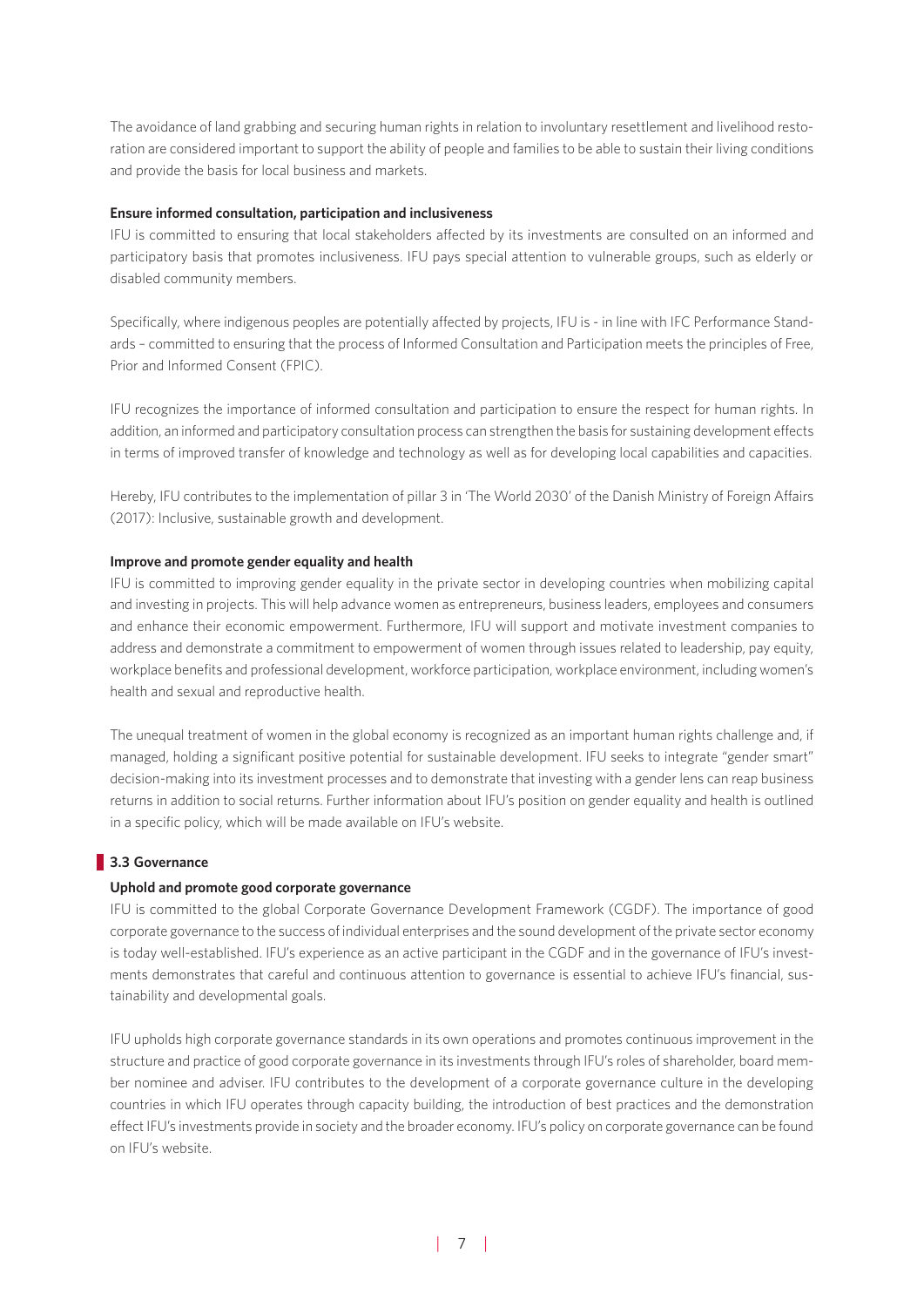### **Maintain zero tolerance towards corruption**

IFU is committed to maintaining a zero-tolerance policy regarding corruption, including bribery, fraud and facilitation payment. The central instruments are the UN Convention against Corruption and the OECD Convention on Combating Bribery of Foreign Public Officials in International Business Transactions, and both are incorporated in Danish law, which IFU is subject to. IFU participates in the Danish Ministry of Justice's working group on the implementation of the OECD Convention into Danish law. IFU ensures that investment companies take a clear stand against corruption, and responds immediately to any allegations of corruption, implementing corrective and preventive measures.

IFU recognises that corruption is one of the greatest barriers to sustainable development with a disproportionate impact on developing countries and that combating corruption is a key element to poverty alleviation. Further information about IFU's position on anti-corruption is outlined in a specific policy guideline available on IFU's website.

### **Avoid money laundering**

IFU is committed to avoiding money laundering. Although IFU is not a bank, IFU has chosen to apply anti-money laundering measures in accordance with the Danish Anti-Money Laundering Act to its lending business to prevent criminals' illegal use of legal entities and the financial system for the purposes of money laundering and terrorist financing. This includes checking IFU's borrowers' identity, ownership and governance structure and legal status.

### **Uphold fair tax planning and tax payment**

IFU is committed to ensuring proper payment of taxes. IFU believes that taxation is a key component of sustainable development. The companies in which IFU invests must at all times comply with local tax laws and pay taxes where they have their economic activity. IFU would never use holding companies in third countries (countries which are neither host countries for the investors nor the investment) to evade taxes or to conceal anything. If holding companies in third countries are necessary for other reasons (commercial or legal), IFU will not incorporate them in third countries that are either on the EU list of non-cooperative jurisdictions for tax purposes or do not comply with OECD's Global Forum.

IFU's tax policy can be found on IFU's website.

## **4. Operational implementation – investment process**

The Sustainability Policy is implemented and embedded into IFU's procedures for:

- Investment process
- Stakeholder engagement
- Disclosure, transparency and accountability
- Grievances and remedy

## **4.1 Investment process**

IFU's investment process has been designed in such a way that investments are assessed and approved according to a gradually increased engagement level passing several approval stages. At each stage, ESG aspects will be investigated and findings integrated in IFU's decision papers at "Clearance in Principle", Binding Commitment" and "Shareholder Agreement" level.

Identifying and managing sustainability issues are an integral part of IFU's investment process for both direct project investments and investments in funds, financial institutions and other financial intermediaries. IFU's investment process consists of appraisal, due diligence, active ownership and exit and is aligned with the UNGP and the OECD Guidelines for Multinational Enterprises.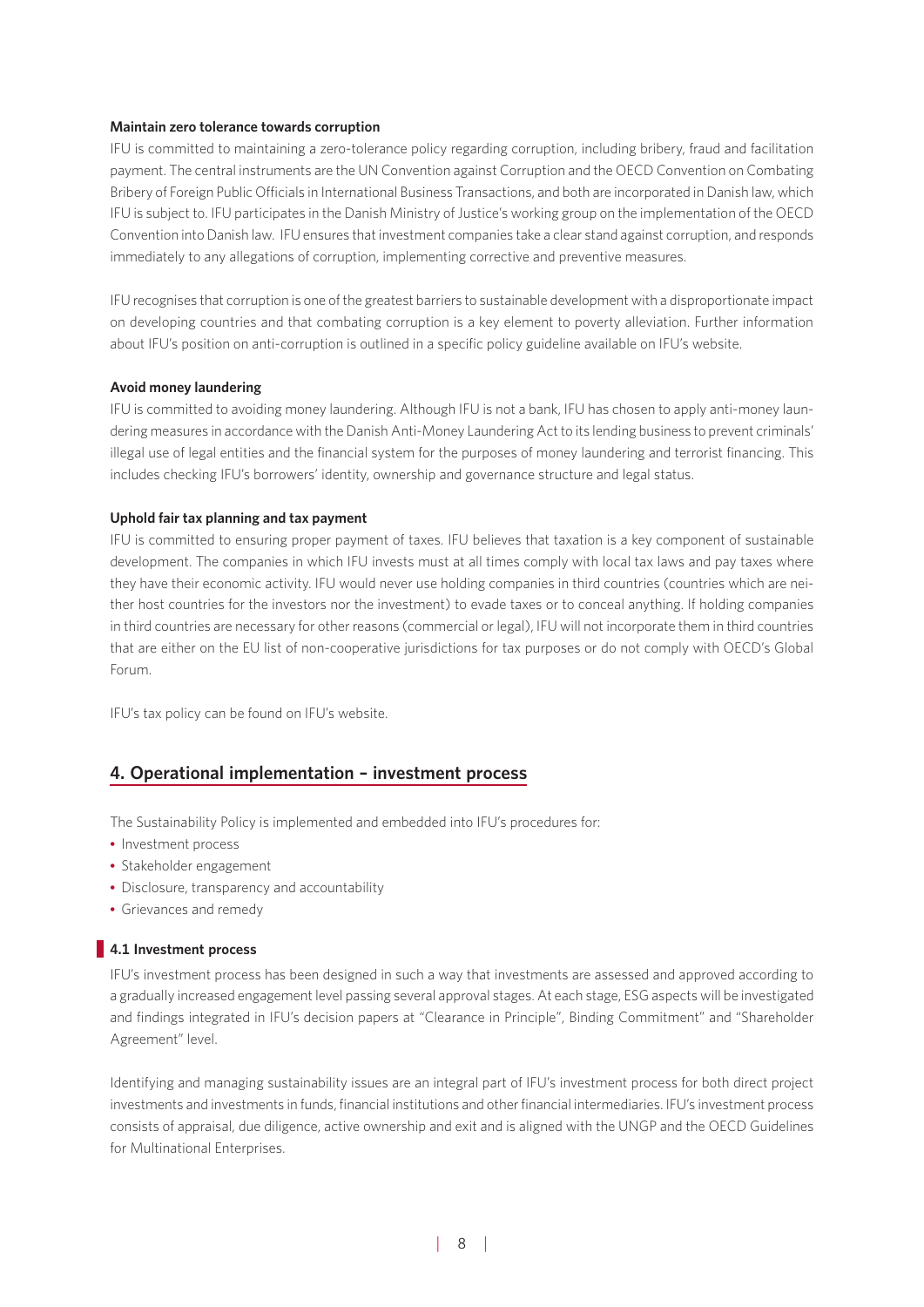## **4.1.1 Appraisal**

The appraisal process leading up to "Clearance in principle" includes:

- Ensuring that IFU does not finance activities on the EDFI exclusion list, either directly or indirectly. See Annex E for the exclusion list IFU has committed to.
- Carrying out risk-based appraisal for categorisation, including EDFI ESG risk categories (A, B+, B, C. IFU identifies environmental, human rights and social issues as well as corporate governance issues which may cause severe adverse impacts, and which are relevant for the project companies or the portfolio of funds and financial institutions.
- Evaluating the project sponsor's, project company's, fund manager's or financial institution's awareness of and capability to manage sustainability issues.
- Assessing ex-ante the project's potential development effects and contribution to the SDGs.

## **4.1.2 Due diligence**

The due diligence process leading up to "Binding commitment" includes aspects such as:

- Assigning **dedicated ESG specialists** within IFU to engage actively with all category A, B+, and, where warranted, category B clients. The level and exact focus of engagement depend on the type and severity of impact and/or the extent to which they pose a risk to the client/IFU.
- For **all projects**, IFU's due diligence comprises:
	- Completing the UN Global Compact **self-assessment.**
	- Reviewing thoroughly the **expected direct and indirect development effects** and conduct an ex-ante assessment according to IFU's Development Impact Model (DIM).
	- Conducting a **pre-investment assessment of potential adverse impacts on human rights** for relevant rightsholders to assess the potential impacts related to each human right relevant for the investment. Businesses have a responsibility to undertake due diligence to address the actual and potential human rights impacts of their business activities and relationships as set out in the UNGP.
	- If ESG issues have been identified during due diligence and require further actions, an **ESG Action Plan** will be prepared. The action plan could include mitigation of the potential adverse human rights impacts identified in the appraisal and due diligence to comply with IFU requirements and relevant international sustainability standards. Action points could also include initiatives that would enhance development effects and improve the contribution to the SDGs.
- For category **A and B+ projects**, IFU's due diligence is extended to comprise:
	- Assessing the extent to which relevant **international sustainability standard**s are met. The standards will include the IFC Performance Standards and the related IFC/World Bank Group Environmental, Health & Safety (EHS) Guidelines or other relevant and credible, globally or regionally recognised standards that encourage continuous improvements.
	- Ensuring that an **Environmental and Social Impact Assessment** (ESIA) has been conducted to meet international standards (IFC Performance Standards). This can be achieved in terms of analyses identifying the gaps in an ESIA meeting national requirement standards against international standards (IFC Performance Standards).
	- If the pre-investment assessment of potential adverse impacts on human rights shows that there is risk of severe adverse human rights impacts, which are not already managed in mitigation measures proposed based on IFC Performance Standards, IFU will complement the work with an assessment of these impacts in order to address them.
	- Approving an **ESG Action Plan** that describes the actions and timeframe required for addressing sustainability issues. The action plan must be approved by the project partners, including IFU.
	- The ESG Action Plan includes the establishment of an **Environmental and Social Management System (ESMS)**, including a procedure to handle complaints and providing **access to remedy**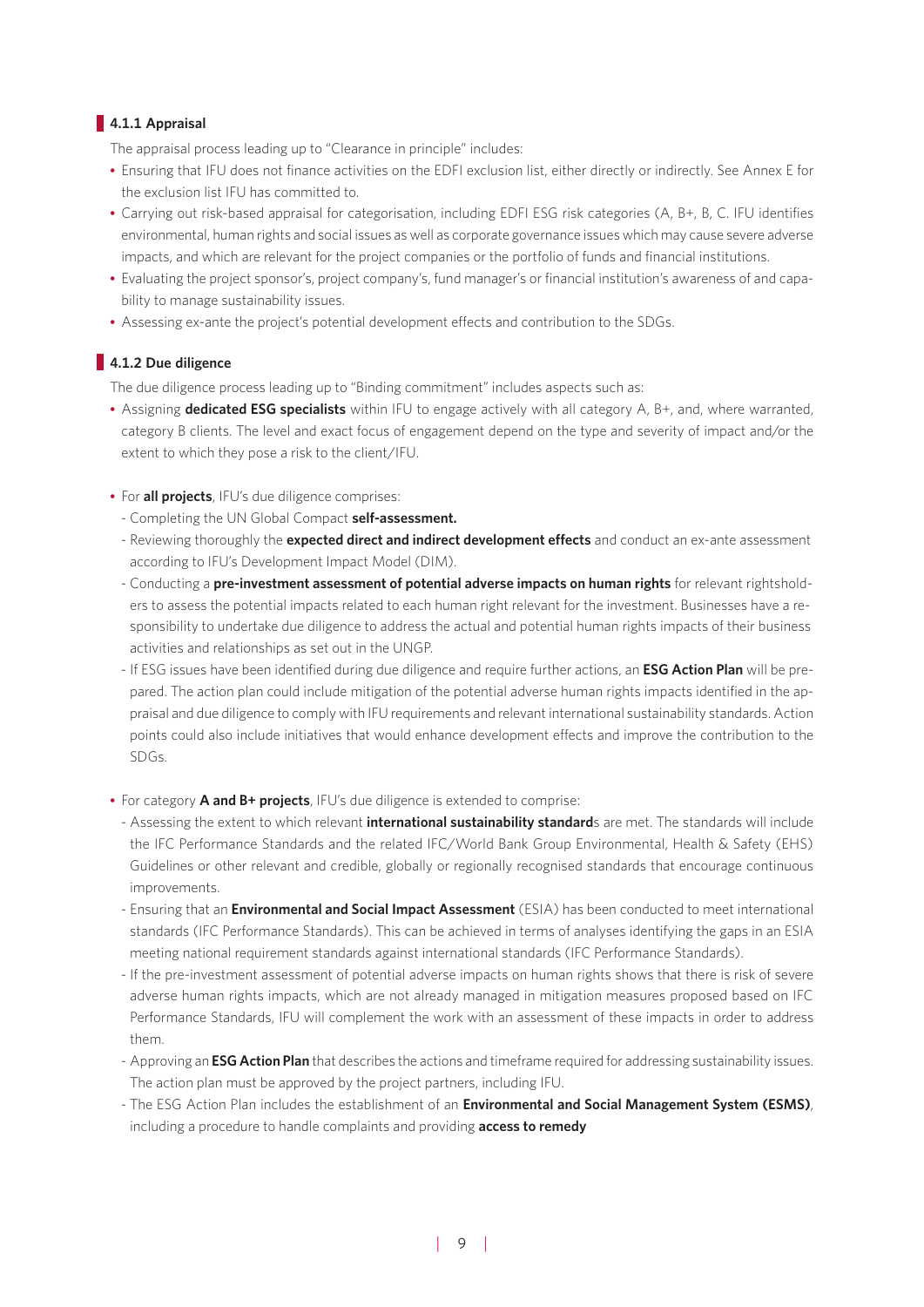**•** Confirming the existence of a **written sustainability policy** for the project company, approved by management, and, if not, ensure that such a document is prepared.

Where IFU co-invests with other Development Finance Institution partners, IFU may choose to apply requirements differing from IFU's own in order to harmonise the requirements of all co-investors, as long as they are not substantially different from IFU's or the IFC/WBG Performance Standards, including due consideration of the UNGP.

## **4.1.3. Active ownership and exit**

IFU uses its leverage as a minority shareholder and/or lender to:

- **Exercise and build leverage**, e.g. through board membership, typically over several years, where IFU shares and disseminates its experience and facilitates networking and partnerships regarding the business environment and sustainability issues. In case of identified adverse impacts, IFU will use its leverage and if needed seek to increase its leverage to have such adverse impacts addressed and mitigated.
- Ensure **timely implementation** of the Environmental and Social Management System and the ESG Action Plan.
- **Monitor compliance** with IFU's requirements (see Annex A-D) through e.g. site visits by IFU board members, investment professionals or ESG officers or external experts.
- Initiate ESG improvements and assist project companies, fund managers and financial institutions in establishing **Environmental and Social Management Systems** through the provision of training and tools.
- Require an **Annual Sustainability Report** and regularly review and assess the sustainability performance of the investment companies in order to ensure continuous improvement throughout the extensive investment period.

Furthermore, when exiting projects, IFU will register expectations regarding development effects, review key impact data as appropriate and conduct final evaluation reporting according to IFU's Development Impact Model (DIM) procedures, which will be continuously improved and further aligned with the SDGs.

## **4.2. Stakeholder engagement**

IFU is committed to proactively engaging external stakeholders and will, where appropriate, engage in general policy dialogue with relevant stakeholders in society on issues related to sustainability in line with informed consultation and participation described in section 3.2.

## **4.3 Disclosure, transparency and accountability**

IFU is committed to requiring the project companies to exercise a pro-active and constructive dialogue with stakeholders by disclosing relevant information in a transparent manner.

## **4.4 Grievances and remedy**

IFU is committed to using its leverage as an investor to ensure that the project companies establish grievance mechanisms and provide access to remedy that are appropriate taking into account the cultural and social context of the investments and in line with the UNGP. Where IFU is investing in funds, IFU is also committed to promoting the said approach.

## **5. Operational implementation – IFU's own operations**

IFU is committed to integrating sustainability considerations in its own operations at its head office as well as in its regional offices. IFU's operations based in Copenhagen follow Danish rules and regulations within all sustainability-related issues.

The sustainability issues that IFU is committed to working to improve are: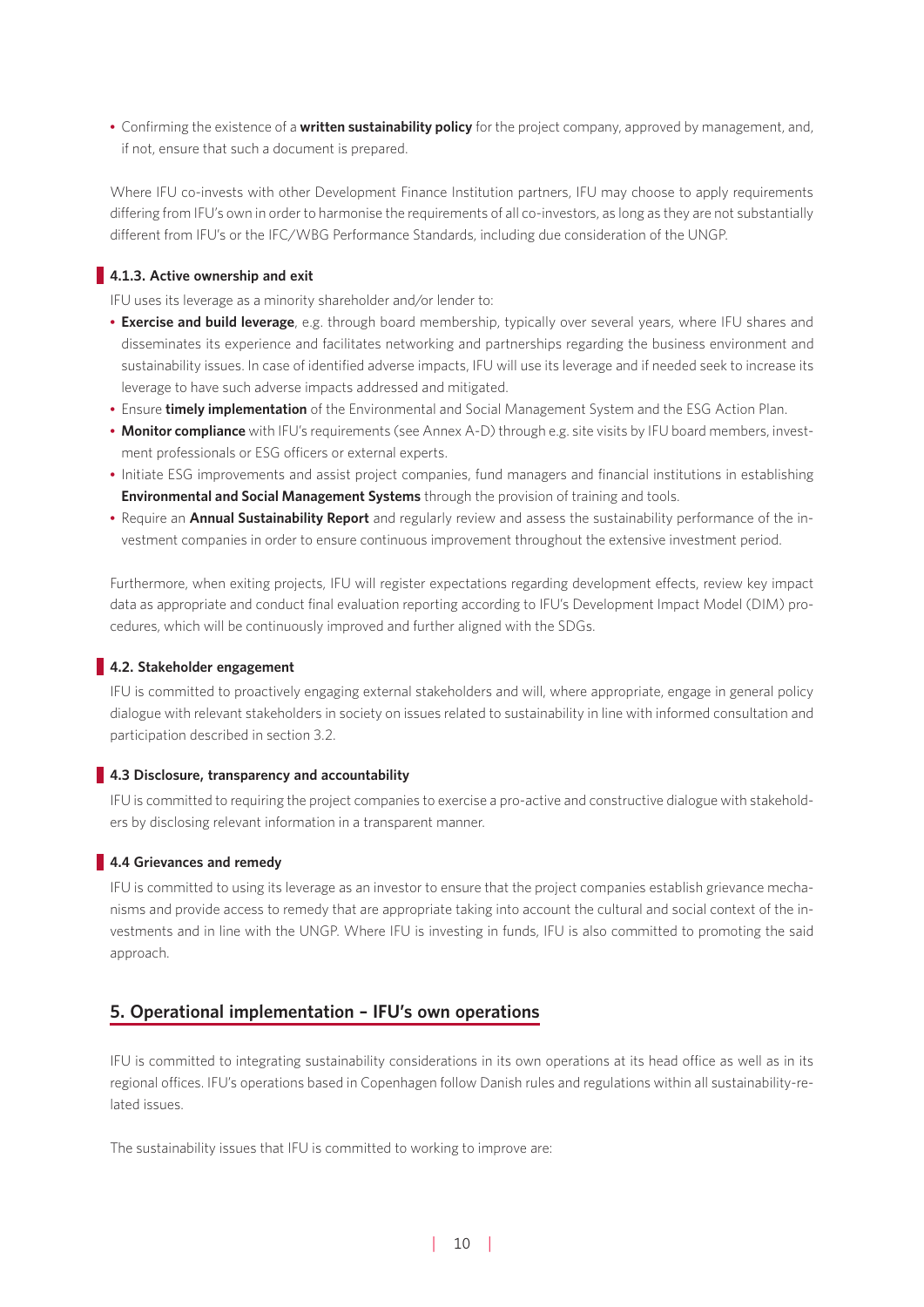## **5.1 Environment**

IFU strives to continuously limit energy consumption, apply energy efficient solutions, minimise water consumption, substitute hazardous materials and increase recycling of waste.

IFU pays attention to environmental issues related to its supply chain. Furthermore, environmental as well as health & safety considerations are reflected in the terms and conditions of its contractors working at its premises.

#### **5.2 Social, including implementation of the UNGP**

As part of implementing the UNGP in the internal operations, IFU is committed to maintaining a healthy and safe working environment for its staff. It is therefore a key priority for IFU to continue to regularly conduct staff satisfaction surveys, work place assessments and staff appraisal interviews.

It is important for IFU to maintain high standards for safety and security for employees traveling to jurisdictions that are considered having elevated health and security risks. IFU is committed to striving for equal representation in management and will work towards promoting equal opportunities for promotion.

All IFU's investment professionals are trained in sustainability issues so that they can manage basic ESG assessments for EDFI categories B and C. Each year they will receive supplementary competence development training to keep abreast with new developments.

## **5.3 Governance**

IFU is committed to upholding high corporate governance standards in its own operations and continuously promotes improvements in the structure and practice of good corporate governance in IFU managed funds, investment boards and committees.

#### **5.4 Stakeholder engagement**

As an organisation, IFU continuously seeks dialogue with its stakeholders in order to be able to act proactively on stakeholder concerns. IFU will meet with civil society organizations twice a year to ensure a dialogue about stakeholder input and concerns.

IFU cooperates with other development finance institutions to harmonise ESG requirements and procedures. Harmonisation improves efficiency during appraisal, due diligence, monitoring and in the engagement processes, as well as simplifies and increases negotiation leverage towards project companies and fund managers.

IFU has a Sustainability Advisory Board with members appointed in their personal capacity, each representing important IFU stakeholder issues: human rights, environment, development research and policy. The advisory board meets regularly to discuss and advise on key issues.

IFU is a member of European Development Finance Institutions (EDFI), UN Global Compact Network Denmark, Transparency International Denmark, The Tax Dialogue, the Danish Ethical Trading Initiative (DIEH) and the DFI Gender Finance Collaborative, in order to keep abreast of the latest international developments within sustainability and responsible business conduct.

#### **5.5 Disclosure, transparency and accountability**

IFU is committed to providing transparent, accountable information about IFU's sustainability activities and performance and continuously endeavours to improve the quality of this information. Information is shared in many ways, including on IFU's website and through stakeholder meetings.

The development impact of IFU's investments and the contribution to the SDGs are measured by a set of indicators (Development Impact model (DIM)) across the investment portfolio. A selection of these are reported in IFU's Annual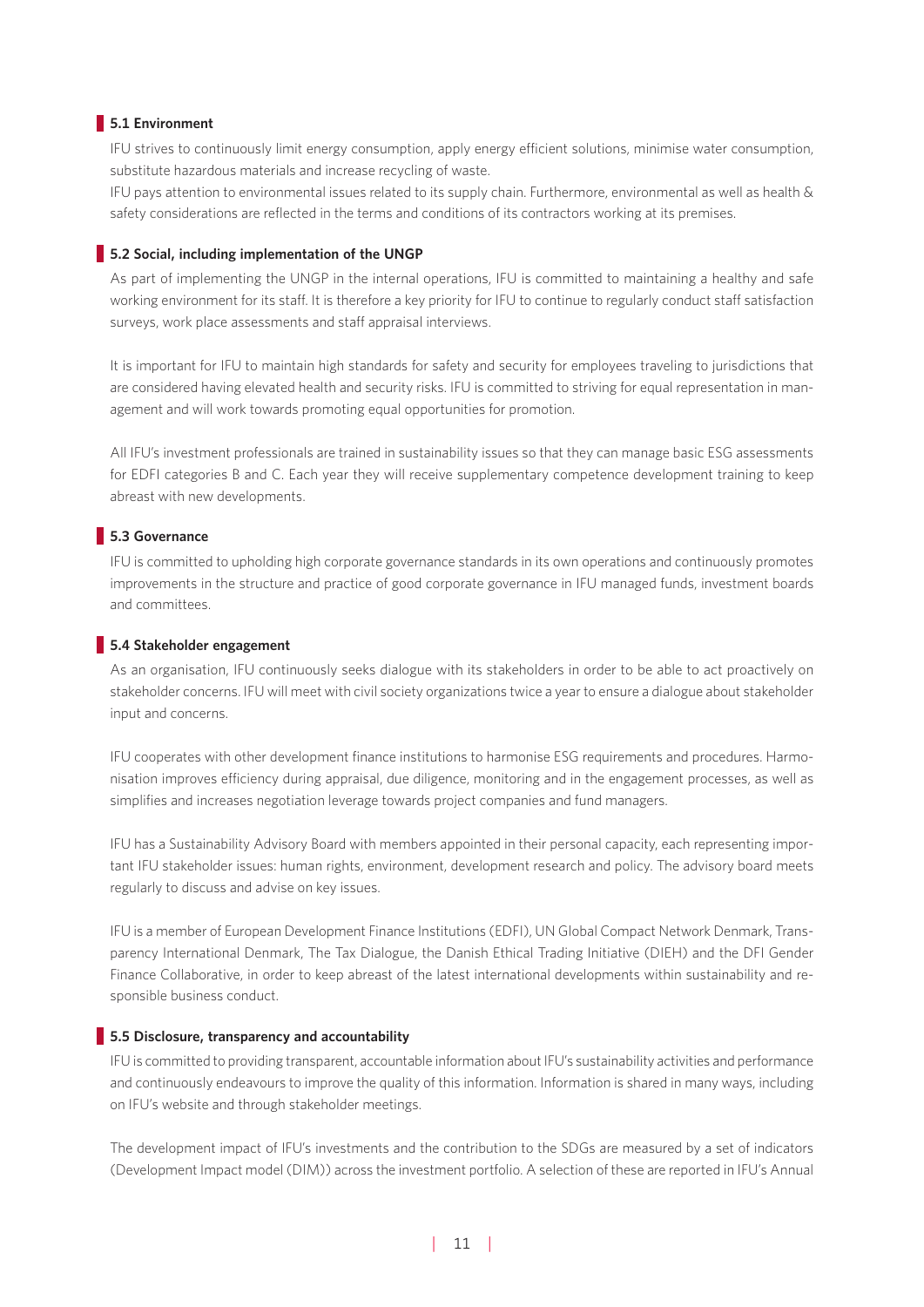Report aligned with disclosure according to the global goals. The DIM indicators include mobilisation of private capital, number of direct and indirect jobs created, total reduction in greenhouse gas emissions, local tax contribution, financial performance, additionality, catalytic effects and sustainability.

IFU's Annual Report also constitutes the mandatory Communication on Progress to the UN Global Compact on actions taken to support the Global Compact principles, as well as the corporate social responsibility reporting required by the Danish Financial Statements Act, including reporting on gender, climate and human rights. In addition, IFU will report to the UN-PRI according to their formats.

IFU aims at being transparent about the use of holding company structures in all investments and annually discloses the use of holding companies, the reasons for using holding companies in third countries, and the aggregate amount of tax payments as reported in the accounts of companies in which IFU invests.

## **5.6 Grievances and remedy**

IFU is committed to maintaining a grievance mechanism through which external stakeholders can report alleged breaches of this policy. Grievances from those affected by an IFU project can be resolved locally by the project company or the affected individuals, and communities can use IFU's grievance mechanism in an effort to reach a solution. Based on experience, the grievance mechanism will be reviewed regularly and further developed as deemed fit for purpose.

IFU is committed to addressing grievances in a manner that is fair, objective and constructive, including to investigate the matter and seek to resolve any breach of policy. IFU will consider a variety of options, including third party investigations, negotiated settlements, contractual remedies and the future relationship(s) with the breaching parties. Furthermore, IFU will whenever justified use its leverage to seek to ensure access to remedy for affected individuals and communities and/or notify the appropriate authorities.

IFU reports grievance cases to its board of directors and publicly reports on the status and outcome of grievances received on an aggregated basis, considering confidentiality regulations and legal obligations.

## **6. Approval and revisions**

This policy was approved by IFU's Board of Directors on 6 February 2019. The policy is publicly accessible and communicated to all relevant parties internally and externally.

IFU's Sustainability Unit monitors developments in the relevant international conventions and sustainability requirements. The unit is responsible for proposing future adjustments and changes to IFU's management in connection with the statutory annual policy review by IFU's board of directors.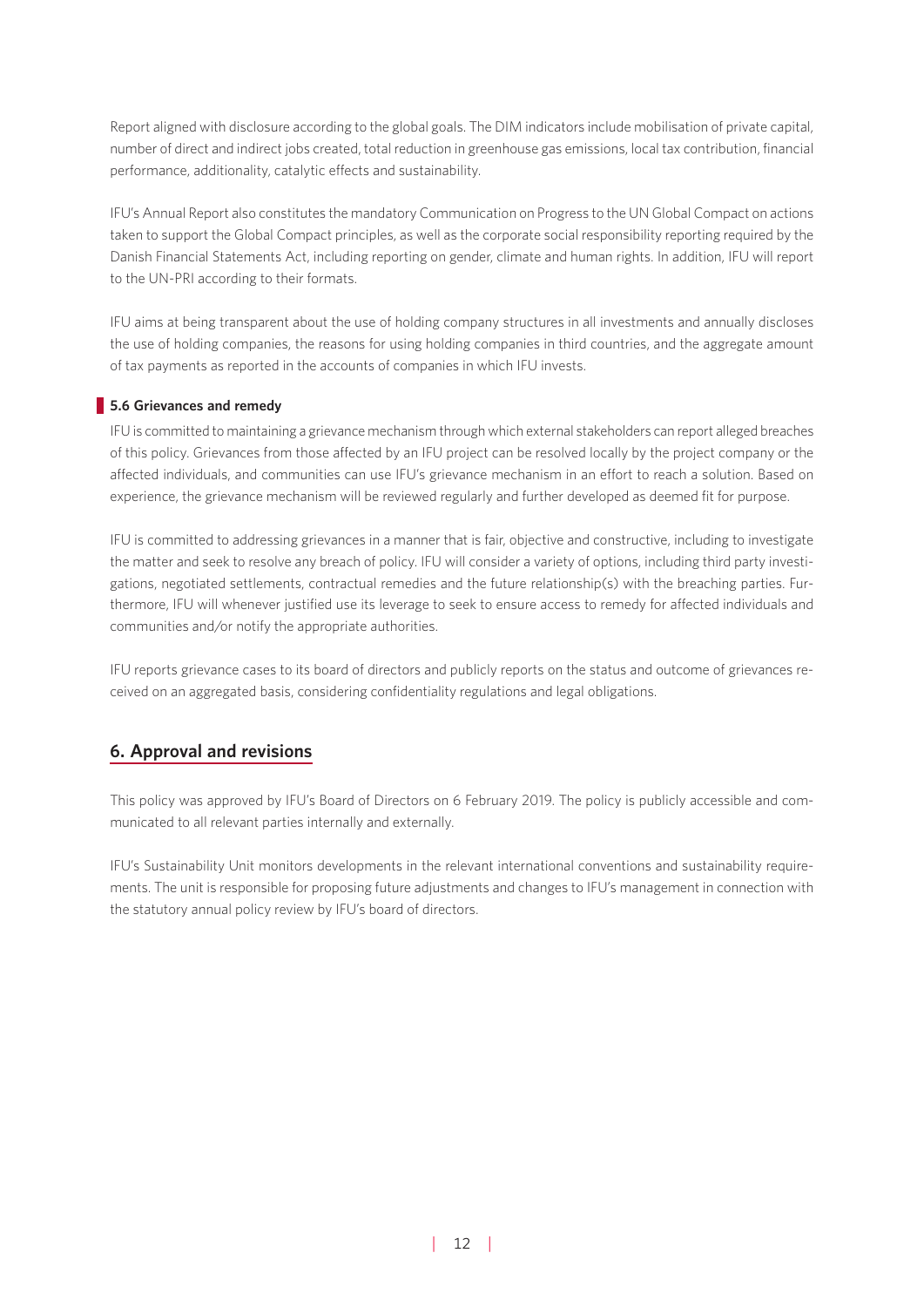## ANNEX A:

## **Sustainability requirements for direct investments**

The vast majority of IFU's investments are direct investments. The project companies must continuously work towards achieving satisfactory long-term sustainability results contributing to the 2030 Agenda, and such activities must be anchored in the business plan. Project companies should contribute to creating jobs and income, improving corporate governance, sound environmental and social performance and development impacts in the local community. Businesses have a responsibility to undertake due diligence to address the actual and potential sustainability impacts of their business activities and relationships, including human rights, as set out in the UN Guiding Principles on Business and Human Rights. Project companies are also encouraged to actively engage with local stakeholders.

Through the shareholder agreements, IFU requires project companies to:

- Operate in **compliance with host country regulations.**
- Continuously identify, **prevent and/or mitigate potential and actual adverse impacts** on sustainability issues, including human rights, that the company may cause or contribute to, or to which they are directly linked through a business relationship. Including considering energy efficient and low carbon solutions.
- **Comply with relevant international standards** for sustainability identified during appraisal and due diligence and work towards implementing international standards over time. For each project company, international standards are defined as specifically and operationally as possible, taking into consideration the risks and opportunities specific to the individual business, its local context, size and resources.
- **Adopt a written sustainability policy** approved by their board of directors or similar governance body, which is made publicly available and communicated internally and externally to relevant stakeholders.
- **Appoint a person with overall responsibility for sustainability**, including the management of activities and resources and delegation of tasks. It must be a suitably trained person with appropriate knowledge of sustainability issues related to the project.
- Establish an **Environmental and Social Management System (ESMS)** to ensure continuous improvement and implement sustainability decisions relevant to the company size and sector as well as the environmental, economic, cultural and social context in which the project operates.
- Implement **corrective Action Plans** to address any identified shortcomings in relation to sustainability issues.
- Take a clear, **written stand against corruption** and **implement anti-corruption procedures and controls** in accordance with international principles and standards.
- **Promote sustainability issues** in interaction with suppliers and business partners and require them to demonstrate due diligence in relation to **potential and actual adverse** impacts.
- **Prepare and submit to IFU an annual report** that provides a status on sustainability issues and development impacts, including the implementation of the action plan and actions taken to address adverse impacts, for discussion and approval by the company's board of directors or a similar governance body.
- **Be transparent and informative** about their business and performance in order to help affected communities and other stakeholders understand the risks, impacts and opportunities of the project communities.
- **Establish a procedure to handle complaints** by individuals and communities, who may be adversely affected by the activities of the project company and ensure access to remedy for the affected persons and/or notify the appropriate authorities.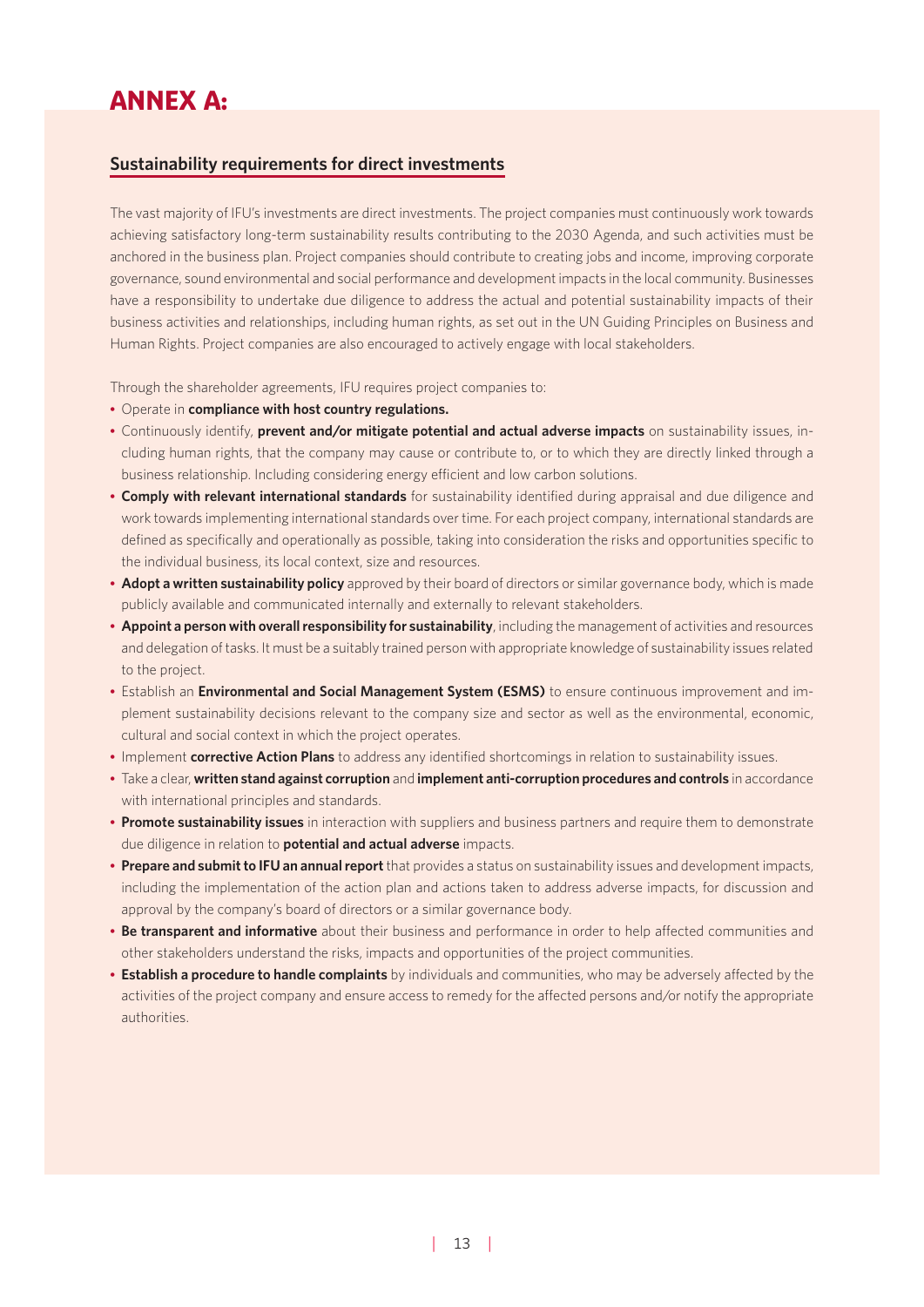# ANNEX B:

## **Sustainability requirements for funds**

IFU applies EDFI's Environmental and Social Standards for Fund Investments for all IFU investments in funds. IFU's requirements also include issues related to corporate governance and business ethics as well as development impacts. Funds must employ management systems that effectively address sustainability risks in portfolio companies and realise opportunities for improvements over the investment period.

IFU requires fund managers to:

- **Commit to an investment code on sustainability**, promoting energy efficiency and to apply the EDFI exclusion list in selecting portfolio companies.
- Use **international standards as a benchmark** for portfolio companies.
- Implement and maintain an appropriate **Environmental and Social Management System** (ESMS) in order to ensure continuous improvement, including a procedure to handle complaints and ensure access to remedy.
- **Take a clear, written stand against corruption** and **implement anti-corruption procedures and controls** in accordance with international principles and standards.
- **Assign sustainability responsibilities** to a designated representative of senior management and a suitably qualified expert who can be an external consultant.
- **Assess the ESG aspects** of all new investments as an integral part of the investment appraisal procedure.
- Enter into agreements that **contractually bind portfolio companies to comply** with the fund investment code.
- Agree with the portfolio companies on **corrective action plans** to address any identified shortcomings in relation to sustainability issues.
- **Monitor sustainability performance** of portfolio companies including their progress towards action plans and targets for continuous improvements as well as any serious incidents.
- **Report annually** on the fund's social and environmental management system and sustainability performance of portfolio companies. Such annual sustainability reporting should also include development impacts like number of jobs, tax payments, etc.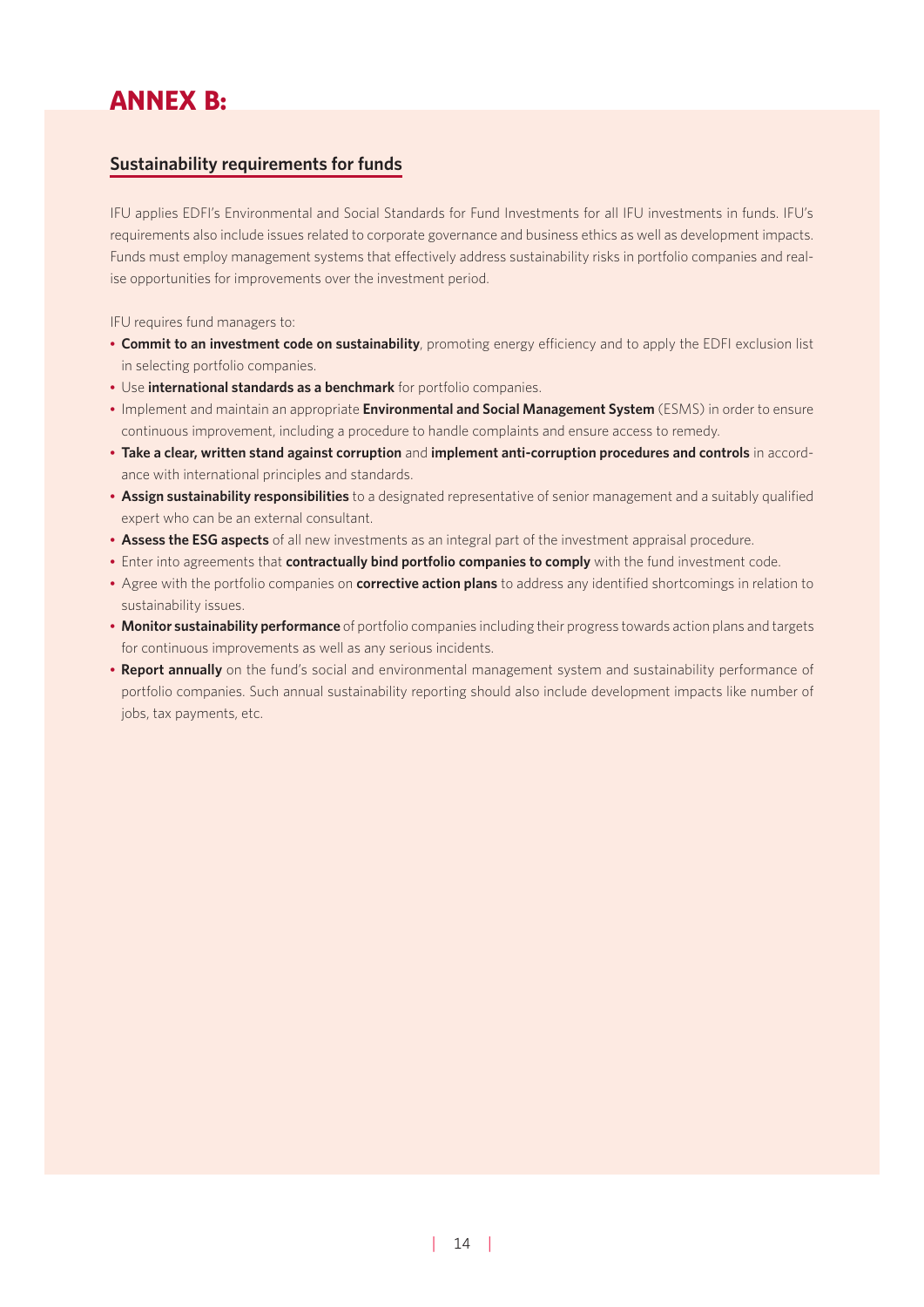# ANNEX C:

## **Sustainability requirements for financial institutions**

IFU applies EDFI's Harmonized Environmental and Social (E&S) Standards for financial institutions (FIs) for all IFU investments in financial institutions, including micro-finance. A shortened version is presented below. E&S Standards for FIs are graduated and implemented according to the EDFI-FI category definitions. The categorization depends on the institution's portfolio risk and will be commensurate with the potential E&S impact and risk profile of the existing and/or proposed FI's portfolio and will consider the type, size and sector exposure of the FI's entire portfolio.

FIs must employ management systems that effectively address sustainability risks in relation to own operations and clients and realise opportunities for improvements over the loan period. IFU's requirements below also include issues related to corporate governance and business ethics as well as development impacts.

## IFU requires FIs to:

- **Commit to fair treatment, non-discrimination and equal opportunity of own employees**, to maintain or improve employee-management relationships, and comply with all relevant local environmental, health & safety and labour laws and the requirements of the IFC Performance Standard 2.
- Take a clear, **written stand against corruption** and implement **"Know Your Customer" (KYC) policy**, procedures and controls in order to comply with national anti-money laundering and terrorist financing regulations.
- Comply with and apply the **EDFI exclusion list** in selecting clients.
- Develop, implement and continuously improve an appropriate **Environmental and Social Management System (ESMS)** and ensure integration into transaction due diligence and monitoring processes.
- **Appoint a representative of senior management** and/or board member to take accountability for the overall sustainability management and allocate appropriate resources for implementation of the ESMS.
- **Assign sustainability responsibilities to a fully-dedicated and suitably qualified professional** within the FI or retain external suitably qualified sustainability professional(s) to support the FI's relevant teams.
- **Implement an action plan** to address any gaps against IFU's sustainability requirements.
- Provide IFU with **annual sustainability monitoring report**. Report serious sustainability events directly related to the FI shortly after having become aware of the event and report any planned retrenchment as soon as possible.
- **Contractually bind clients** to comply with the minimum requirements as follows:
- **Review the operations of non-retail clients** for compliance with the national E&S laws and regulations, as applicable where financing presents sustainability risks.
- **Assess risks of Higher Risk Transactions (project finance and/or long term corporate finance with tenor of not**  less than 36 months, and at least USD 10 million or loan size above USD 5 million) against the IFC Performance Standards.
- Implement an **E&S tracking Management Information System (MIS)**, which monitors Higher Risk Transactions and transactions that expose the FI to contextual E&S risks.

#### **Investment in microfinance**

When investments include micro-financing, IFU is committed to requiring micro-finance institutions (MFI's) to endorse the Client Protection Principles as set forth by the SMART Campaign<sup>1</sup> to ensure prudent, transparent and respectful treatment of clients. IFU requires the principles to be the minimum standards that clients should expect when doing business with a financial service provider and include appropriate product design and delivery, prevention of over-indebtedness, transparency, responsible pricing, fair and respectful treatment of clients, privacy of client data and mechanisms for complaint resolution.

<sup>1)</sup> The Smart Campaign is a global effort to unite microfinance leaders. Smart Microfinance encompasses core Client Protection Principles to help microfinance institutions practice good ethics and smart business.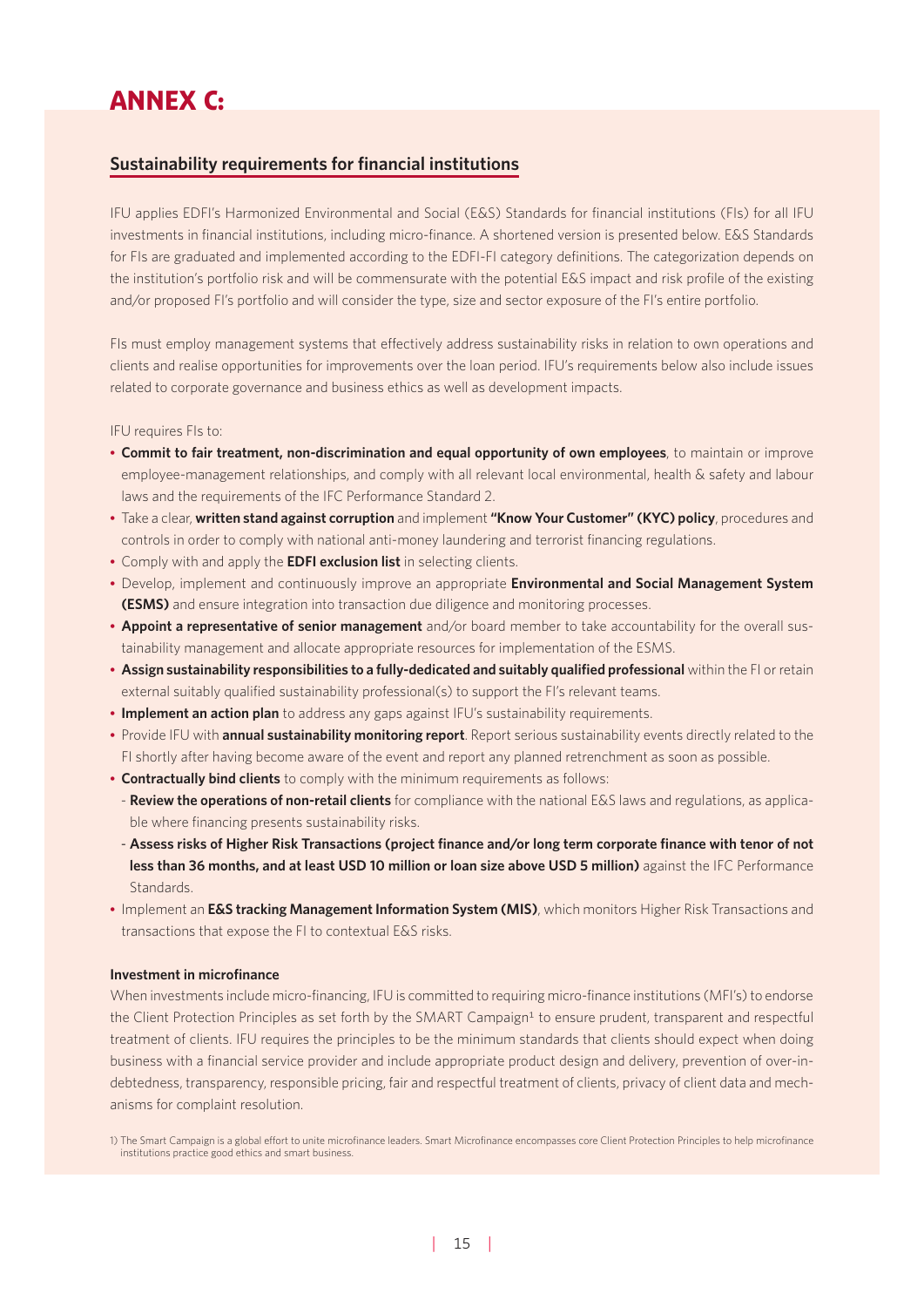# ANNEX D:

## **Sustainability requirements for Danida Business Finance**

IFU has an administrative role in the execution of the Danish Business Finance (DBF) programme, which provides soft and concessional loans to public entities. DBF investments must promote the SDGs and be aligned with national development plans. Projects should contribute to creating jobs and socioeconomic returns, improving good governance, sound environmental and social performance including on gender equality and health and development impacts in the local community. Project implementors are also encouraged and, depending on the specific project context, obligated to actively engage with local stakeholders.

DBF requires project implementors to:

- Operate in **compliance with host country regulations.**
- Continuously **identify, prevent and/or mitigate potential and actual adverse impacts** on sustainability issues, including human rights, that the project may cause or contribute to, or to which they are directly linked.
- **Comply with relevant international standards** for sustainability identified during appraisal and work towards implementing international standards over time. For each project, international standards are defined as specifically and operationally as possible, taking into consideration the risks and opportunities specific to that project, its local context, size and resources.
- **Take a clear, written stand against corruption.**
- **Ensure that project management units have competent staff to handle sustainability issues**, including the management of activities and resources and delegation of tasks. It must be suitably trained staff with appropriate knowledge of sustainability issues related to the project.
- **Promote sustainability issues** in interaction with suppliers and business partners and require them to demonstrate due diligence in relation to significant impacts.
- **Report to IFU/ Danida Business Finance** status on sustainability issues, including the implementation of the action plan and actions taken to address adverse impacts. Compliance is closely monitored.
- **Be transparent and informative** about their activities and performance in order to help affected communities and other stakeholders understand the risks, impacts and opportunities of the project communities.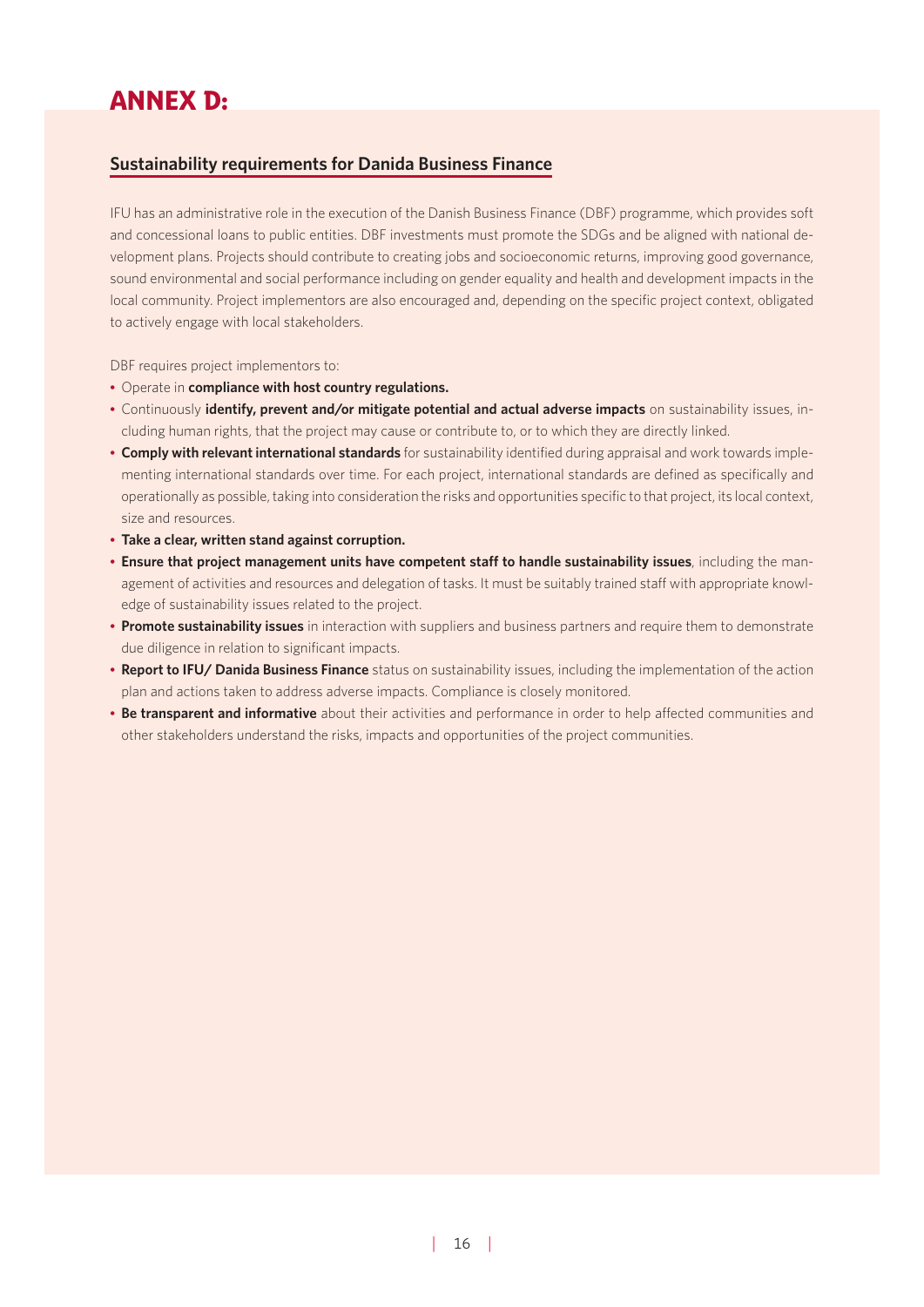# ANNEX E:

## **Exclusion list**

IFU applies this exclusion list, which has been adopted by all the European DFIs which are members of the European Development Finance Institutions (EDFI).

## **IFU does not finance:**

- **1)** Production or activities involving forced labor<sup>1</sup> or child labor<sup>2</sup>
- **2)** Production or trade in any product or activity deemed illegal under host country laws or regulations or international conventions and agreements.
- **3)** Any business relating to pornography or prostitution.
- **4)** Trade in wildlife or wildlife products regulated under CITES<sup>3</sup>
- **5)** Production or use of or trade in hazardous materials such as radioactive materials<sup>4</sup>, unbounded asbestos fibers and products containing PCBs<sup>5</sup>.
- **6)** Cross-border trade in waste and waste products unless compliant to the Basel Convention and the underlying regulations.
- **7)** Drift net fishing in the marine environment using nets in excess of 2.5 km in length
- 8) Production, use of or trade in pharmaceuticals, pesticides/herbicides, chemicals, ozone depleting substances<sup>6</sup> and other hazardous substances subject to international phase-outs or bans.
- **9)** Destruction<sup>7</sup> of Critical Habitat<sup>8</sup>
- **10)** Production and distribution of racist, anti-democratic and/or neo-Nazi media.

In addition to the above, the financing of projects is excluded, when the following activities form a substantial<sup>9</sup> part of a project sponsor's primary operations or those of the project:

11) Production or trade in<sup>10</sup>

- a. weapons and munitions
- b. tobacco
- c. hard liquor
- **12)** Gambling, casinos and equivalent enterprises<sup>10</sup>
- 1) Forced labor means all work or service, not voluntarily performed that is extracted from an individual under threat of force or penalty as defined by ILO conventions.
- 2) Employees may only be taken if they are at least 14 years old, as defined in the ILO Fundamental Human Rights Conventions (Minimum Age Convention C138, Art. 2), unless local legislation specifies compulsory school attendance or the minimum age for working. In such cases the higher age shall apply.
- 3) CITES: Convention on International Trade in Endangered Species or Wild Fauna and Flora.
- 4) This does not apply to the purchase of medical equipment, quality control (measurement) equipment and any other equipment where EFP considers the radioactive source to be trivial and/or adequately shielded.
- 5) PCBs: Polychlorinated biphenyls, a group of highly toxic chemicals. PCBs are likely to be found in oil-filled electrical transformers, capacitors and switchgear dating from 1950-1985.
- 6) Ozone Depleting Substances: Chemical compounds, which react with and delete stratospheric ozone, resulting in "holes in the ozone layer". The Montreal Protocol lists ODs and their target reduction and phase-out dates.
- 7) Destruction means the (1) elimination or severe diminution of the integrity of a habitat caused by a major, long-term change in land or water use or (2) modification of a habitat in such a way that the habitat's ability to maintain its role (see footnote 10) is lost.
- 8) Critical habitat is a subset of both natural and modified habitat that deserves particular attention. Critical habitat includes areas with high biodiversity value that meet the criteria of the World Conservation Union (IUCN) classification, including habitat required for the survival of critically endangered or endangered species as defined by the IUCN Red List of Threatened Species or as defined in any national legislation; areas having special significance for endemic or restricted-range species; sites that are critical for the survival of migratory species; areas supporting globally significant concentrations or numbers of individuals of congregatory species; areas with unique assemblages of species or which are associated with key evolutionary processes or provide key ecosystem services; and areas having biodiversity of significant social, economic or cultural importance to local communities. Primary Forest or forests of High Conservation Value shall be considered Critical Habitats.
- 9) A benchmark for substantial is 5 10 % of the balance sheet or the financed volume.
- 10) In financial institutions this is calculated with regard to the portfolio volume financing such activities.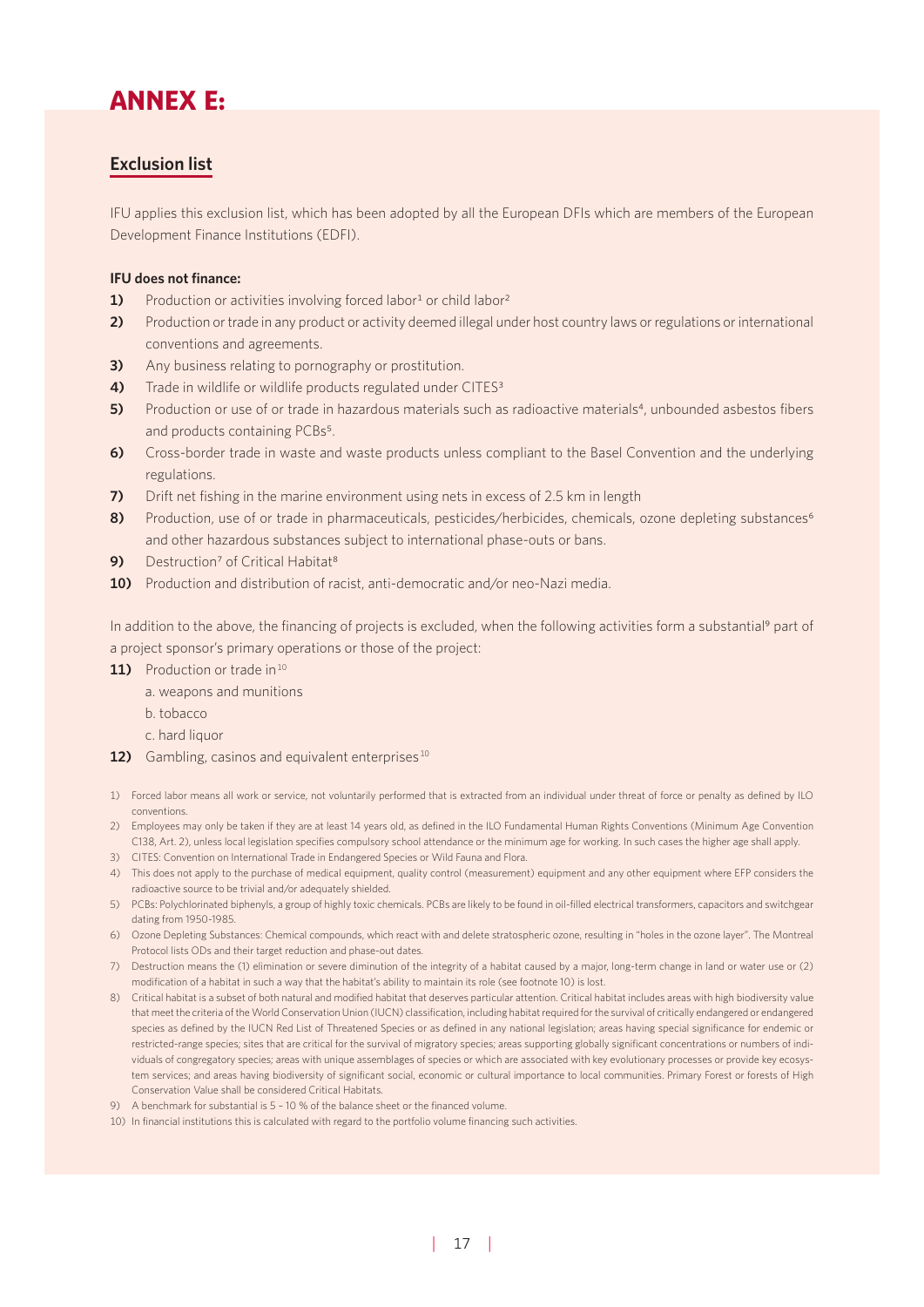# ANNEX F:

## **Supporting documents**

IFU's Sustainability Policy is the leading policy document and sets out IFU's commitments and obligations in relation to sustainability. IFU's commitments in relation to major global sustainability issues are clarified in underlying policies, that further explain IFU's approach and implementation. IFU's Sustainability Handbook explains and specifies IFU's sustainability requirements and expectations for project companies and introduces IFU tools developed to support companies in their sustainability efforts. IFU's Sustainability Procedures Manual is developed to assist IFU's investment professionals with their sustainability tasks and describes the actions and available tools in each phase of the investment process.

Overview of Sustainability Policy and underlying policies:

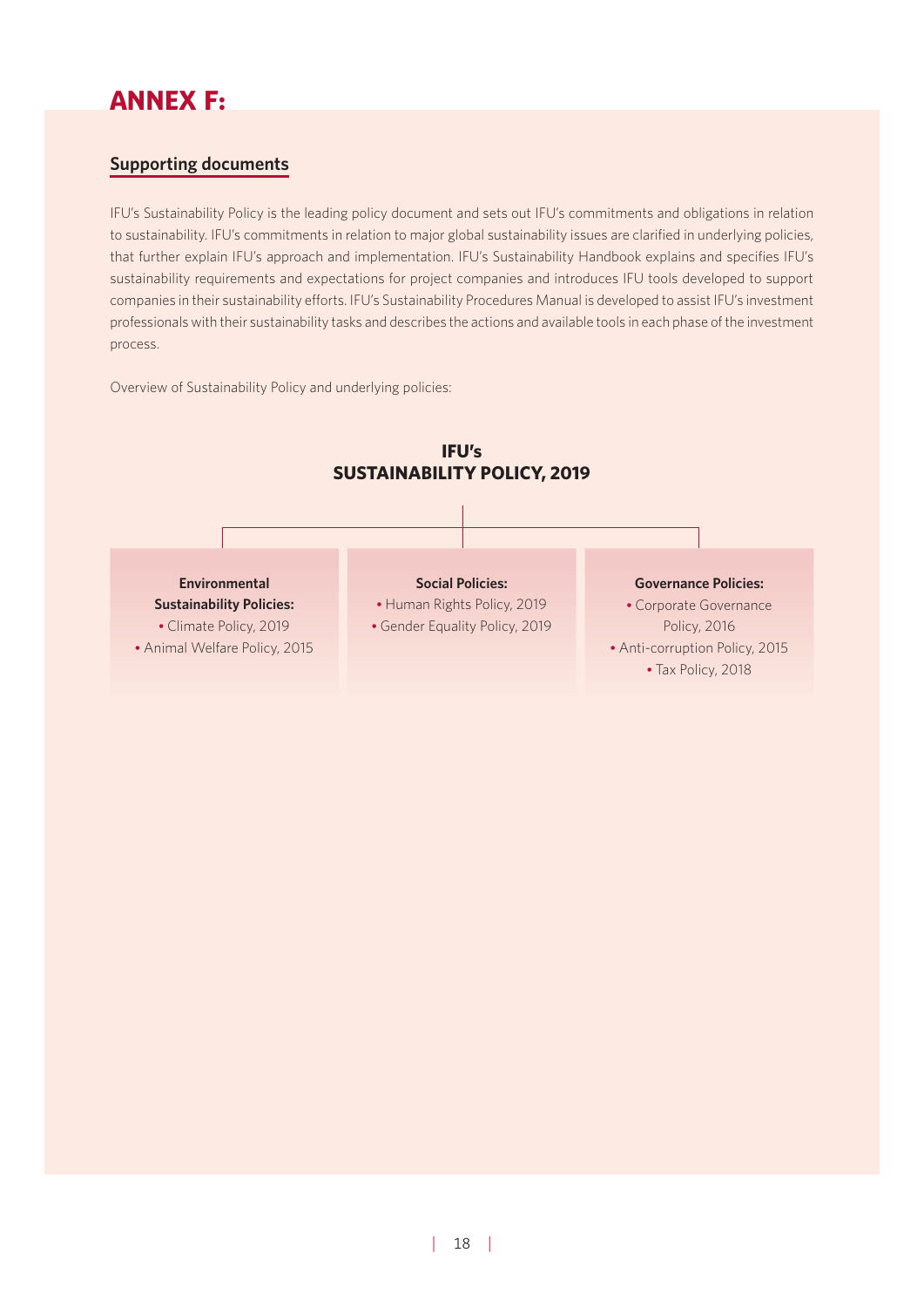# ANNEX G:

## **Applicable international framework for sustainability**

### **International conventions, declarations and agreements**

## **Agenda 2030 Development**

- **1.** UN Sustainable Development Goals (UN 2015)
- **2.** UNFCCC Paris Declaration (UN 2015)
- **3.** UN Addis Ababa Action Agenda for Development Finance (UN 2015)

## **Human rights:**

- **1.** International Bill of Human Rights (IBHR) covering The Universal Declaration of Human Rights (UN, 1948), including the International Covenant on Civil and Political Rights (UN, 1966) and the International Covenant on Economic, Social and Cultural Rights (UN, 1966)
- **2.** UN Guiding Principles on Business and Human Rights (2011)
- **3.** UN Declaration on the Rights of Indigenous Peoples UNDRIP (UN, 2007)

#### **Labour rights:**

- **1.** ILO Convention 29 on Forced Labour (ILO, 1930)
- **2.** ILO Convention 105 on the Abolition of Forced Labour (ILO, 1957)
- **3.** ILO Convention 87 on Freedom of Association and Protection of the Rights to Organize (ILO, 1948)
- **4.** ILO Convention 98 on the Right to Organize and Collective Bargaining (ILO, 1949)
- **5.** ILO Convention 100 on Equal Remuneration (ILO, 1951)
- **6.** ILO Convention 111 on Discrimination (Employment and Occupation) (ILO, 1958)
- **7.** ILO Convention 138 on Minimum Age (ILO, 1973)
- **8.** ILO Convention 182 on the Worst Forms of Child Labour (ILO, 1999)

#### **Environment and climate:**

- **1.** Rio Declaration on Environment and Development (UN, 1992)
- **2.** Montreal Protocol on Substances that Deplete the Ozone Layer (UNEP, 1999)
- **3.** Stockholm Convention on Persistent Organic Pollutants (POPs) (UNEP, 2004)
- **4.** The Rotterdam Convention/PIC Convention on Certain Hazardous Chemicals in International Trade (UNEP, FAO, 2004)
- **5.** UN Convention on Biological Diversity (UNEP, 1993)
- **6.** Kyoto Protocol to the UN Framework Convention on Climate Change (UN, 1997)
- **7.** Basel Convention on the Control of Transboundary Movements of Hazardous Wastes and Their Disposal (UNEP, 1992)
- **8.** CITES Convention on International Trade in Endangered Species of Wild Fauna and Flora (UNEP, 1975)

#### **Gender equality and sexual and reproductive health and rights:**

- **1.** The Convention on the Elimination of all Forms of Discrimination Against Women (CEDAW) (UN,1979)
- **2.** CEDAW's Optional Protocol (UN, 1999)
- **3.** Beijing Declaration and Platform for Action (PFA) (UN, 1995)
- **4.** Convention on preventing and combating violence against women and domestic violence (Istanbul Convention) (2014)
- **5.** Cairo Declaration on Population and Development (UN, 1994)

| 19|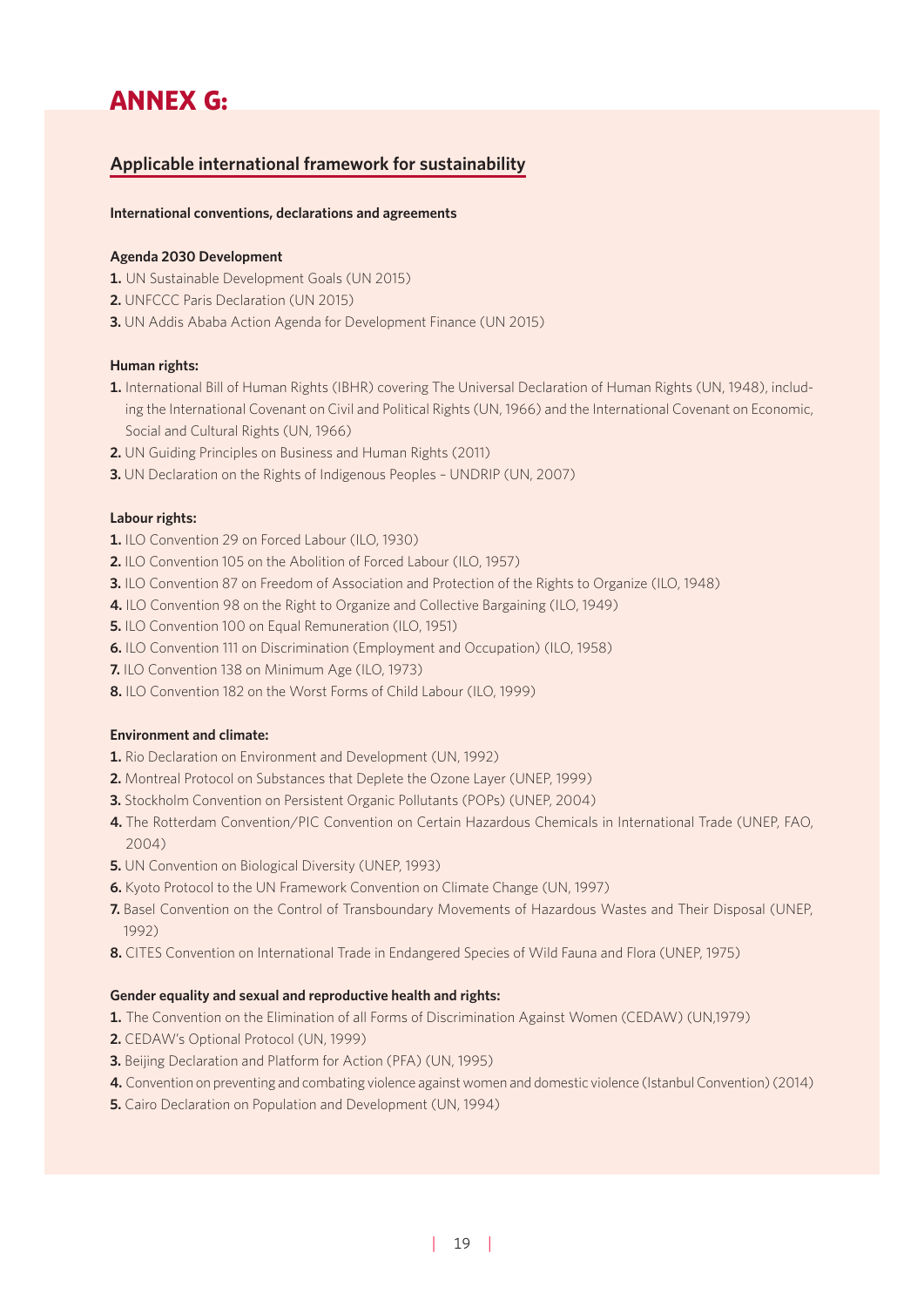# ANNEX G: CONTINUED

## **Anti-Corruption:**

- **1.** UN Convention Against Corruption (UN, 2010)
- **2.** Convention on Combating Bribery of Foreign Public Officials in International Business Transactions (OECD, 1997)

## **Tax:**

- **1.** OECD's Global Forum on Transparency and Exchange of Information for Tax Purposes (OECD, 2009)
- **2.** EU list of non-cooperative tax jurisdictions (EU, 2017)

## **Danish Government - agreed strategy covering IFU investments:**

The World 2030, Danish strategy for development cooperation, Ministry of Foreign Affairs (2017)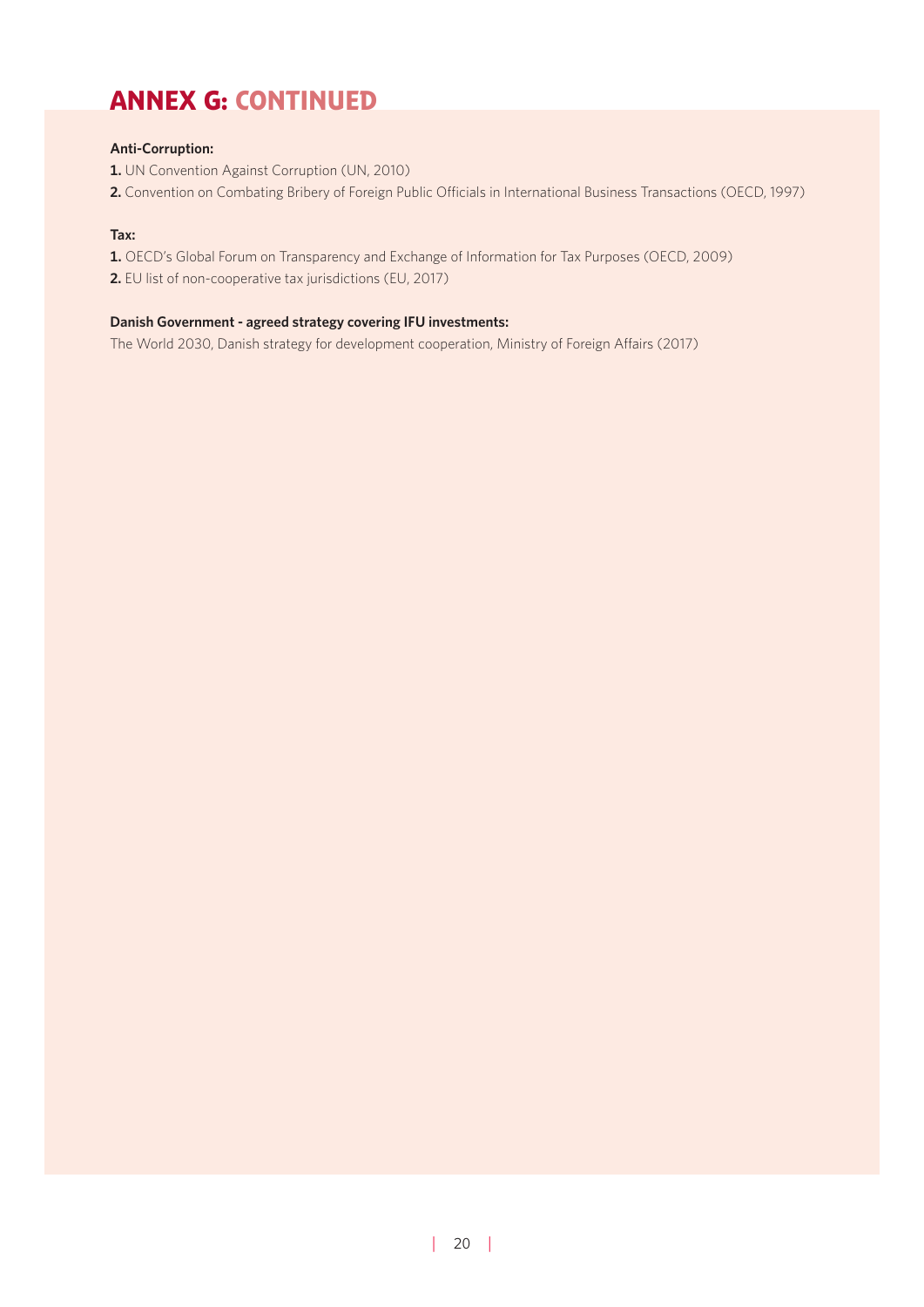# ANNEX H:

## **International principles, guidelines and standards that IFU has signed, adopted or acceded to**

- IFC Performance Standards (IFC, 2012)
- World Bank Group General and Sector-specific Environmental Health and Safety Guidelines
- UN Guiding Principles on Business and Human Rights (UN, 2011)
- ILO Declaration on Fundamental Principles and Rights at Work (ILO, 1998)
- UN Principles for Responsible Investment (UN-PRI, 2005)\*
- UN Global Compact's 10 Principles (UNGC, 1999)
- OECD Guidelines on Multinational Enterprises (OECD, 2011)
- OECD Responsible Business Conduct for Institutional Investors (OECD, 2017)
- OECD Due Diligence Guidance for Responsible Business Conduct (OECD, 2018)
- EDFI Principles for Responsible Financing (EDFI, 2009)
- Equator Principles (EPA, 2013)\*
- G20/OECD Principles of Corporate Governance (OECD, 2015)
- DFI Corporate Governance Development Framework (CGDF, 2011)
- SMART Campaign Client Protection Principles

*\*UN-PRI and Equator Principles will be adopted to after board approval of this policy*